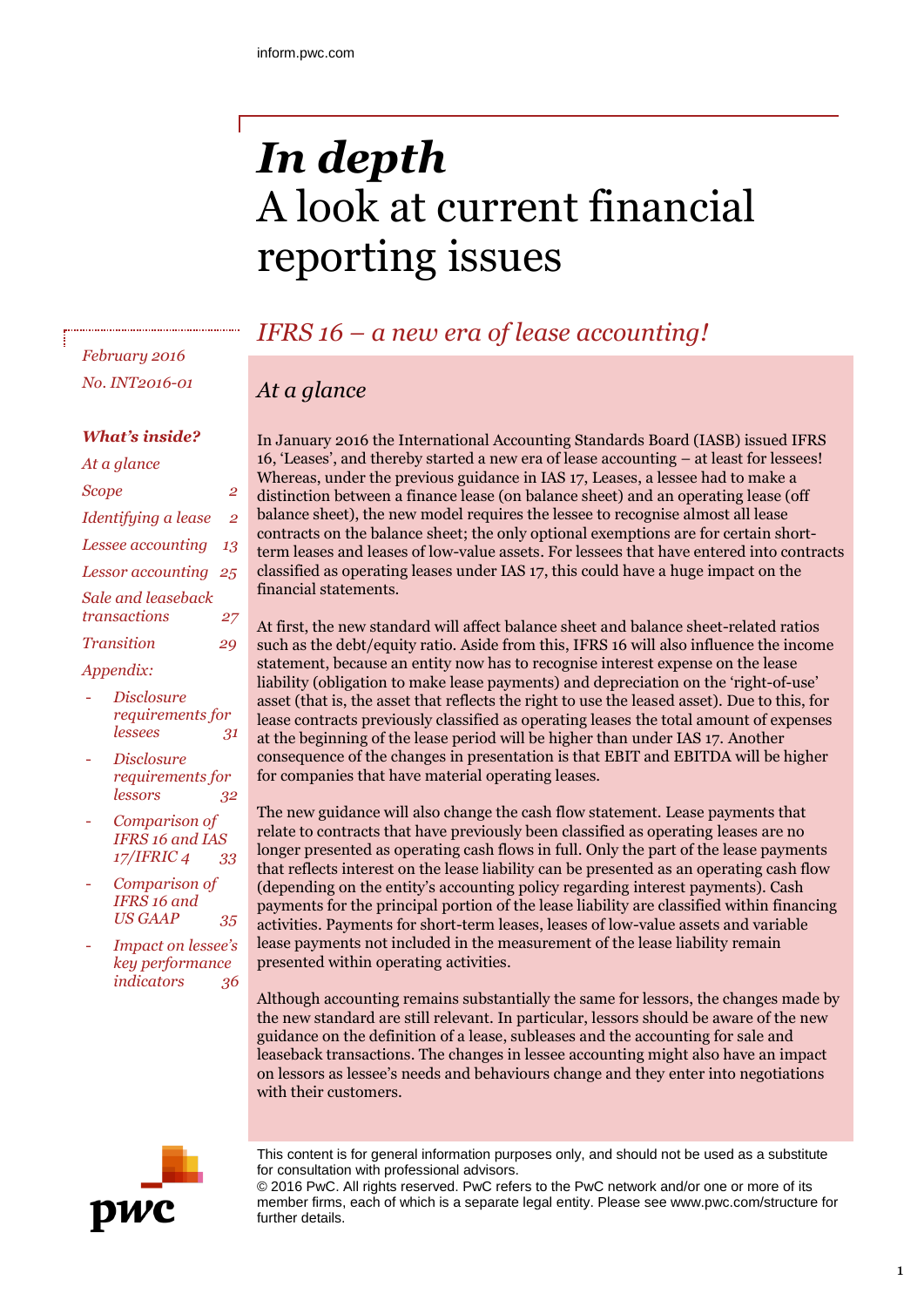For both, lessees and lessors IFRS 16 adds significant new, enhanced disclosure requirements.

Lease accounting was a joint project of the IASB and the US-standard setter (the FASB). Although initially the two Boards intended to develop a converged standard, ultimately only the guidance on the definition of a lease and the principle of recognising all leases on the lessee's balance sheet are expected to be aligned. In other areas, differences remain or will even increase. We provide a summary of the main differences between IFRS 16 and the expected new guidance in US GAAP in the Appendix.

## *Scope*

IFRS 16 will apply to all **lease contracts** except for:

- leases to explore for or use minerals, oil, natural gas and similar nonregenerative resources;
- leases of biological assets within the scope of IAS 41, Agriculture, held by lessees;
- service concession arrangements within the scope of IFRIC 12, Service Concession Arrangements;
- licences of intellectual property granted by a lessor within the scope of IFRS 15, Revenue from Contracts with Customers; and
- rights held by lessee under licensing agreements within the scope of IAS 38, Intangible Assets, for items such as motion picture films, video recordings, plays, manuscripts, patents and copyrights.

Aside from this, a lessee may choose to apply IFRS 16 to leases of intangible assets other than those mentioned above.

# *Identifying a lease*

## *Definition of a lease*

IFRS 16 defines a lease as a **contract**, or part of a contract, that conveys the **right to use an asset** (the underlying asset) for a period of time in exchange for consideration. At first sight, the definition looks straightforward. But, in practice, it can be challenging to assess whether a contract conveys the right to use an asset or is, instead, a contract for a service that is provided using the asset.

For example, an entity might want to transport a specified quantity of goods, in accordance with a stated timetable, for a period of five years from A to B by rail. To achieve this, it could either rent a number of rail cars or it could contract to buy the transport service from a freight carrier. In both cases, the goods will arrive at B – but the accounting might be quite different!

## **PwC observation:**

In future, there is likely to be a greater focus on identifying whether a contract is or contains a lease, given that all leases (except short-term leases and leases of low-value assets) will be recognised on the balance sheet of the lessee.



This content is for general information purposes only, and should not be used as a substitute for consultation with professional advisors.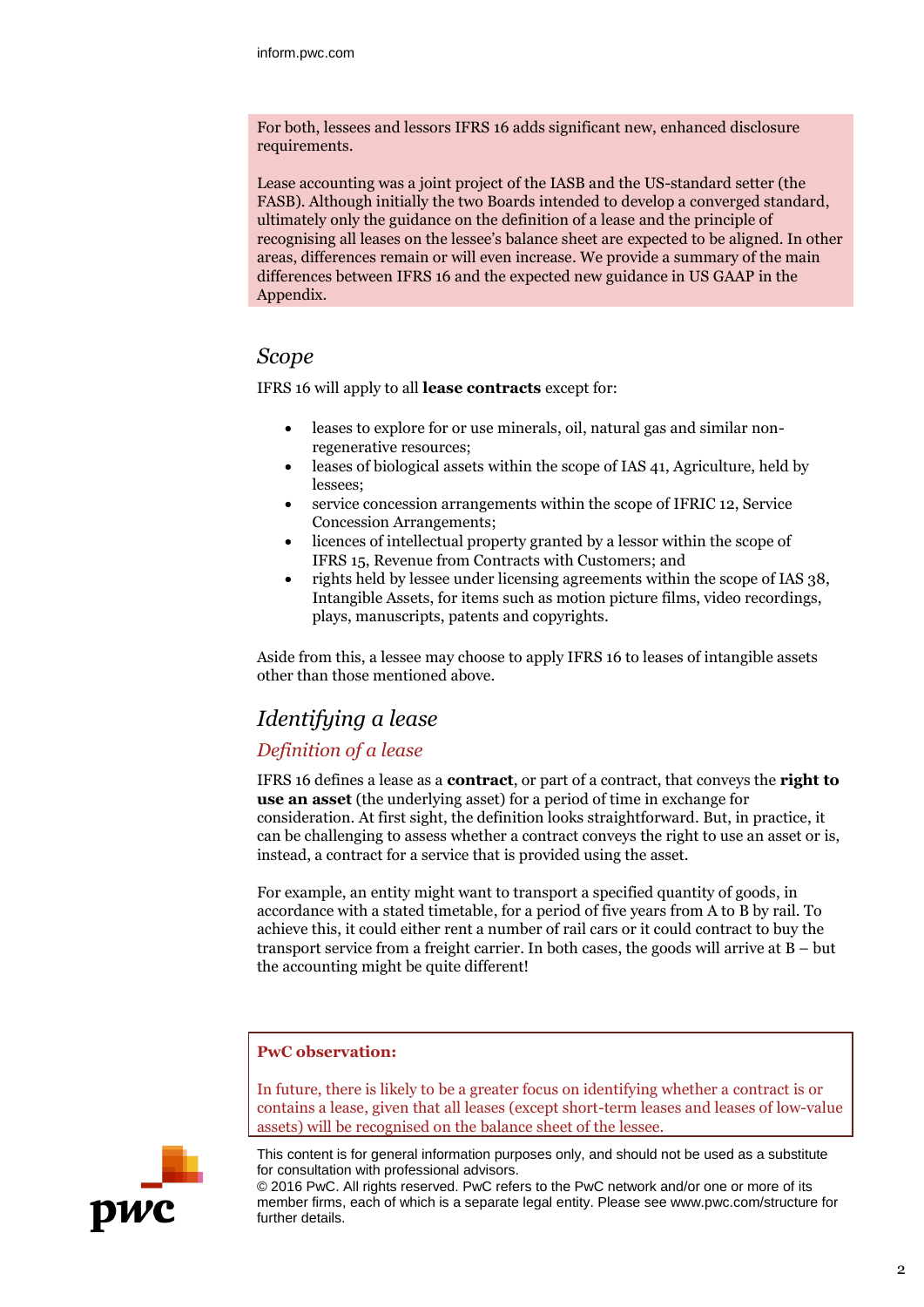Currently, many companies that have contracts which include both an operating lease and a service do not separate the operating lease component. This is because the accounting for an operating lease and a service/supply arrangement is the same (that is, there is no recognition on the balance sheet and straight-line expense is recognised in profit or loss over the contract period).

Under the new standard, the treatment of the two components will differ. A lessee may decide as a practical expedient by class of underlying asset not to separate nonlease components (services) from lease components. If the lessee decides to apply this exemption each lease component and any associated non-lease component is accounted for as a single lease component. So the service component will either be separated or the entire contract will be treated as a lease.

Leases are different from service contracts: a lease provides a customer with the right to control the use of an asset; whereas, in a service contract, the supplier retains control.

IFRS 16 states that a contract contains a lease if:

- there is an **identified asset**; and
- the contract conveys the **right to control the use of the identified asset** for a period of time in exchange for consideration.

#### What is an identified asset?

An asset can be identified either explicitly or implicitly. If explicit, the asset is specified in the contract (for example, by a serial number or a similar identification marking); if implicit, the asset is not mentioned in the contract (so the entity cannot identify the particular asset) but the supplier can fulfil the contract only by the use of a particular asset. In both cases there may be an identified asset.

In any case, there is no identified asset if the supplier has a **substantive right to substitute** the asset. Substitution rights are substantive where the supplier has the practical ability to substitute an alternative asset and would benefit economically from substituting the asset.

The term 'benefit' is interpreted broadly. For example, the fact that the supplier could deploy a pool of assets more efficiently, by substituting the leased asset from time to time, might create a sufficient benefit as long as there are no significant costs. It is important to note that 'significant' is assessed with reference to the related benefits (that is, costs must be lower than benefits, it is not sufficient if the costs are low or not material to the entity as a whole). Significant costs could occur, in particular, if the underlying asset is tailored for use by the customer. For example, a leased aircraft might have specific interior and exterior specifications defined by the customer. In such a scenario, substituting the aircraft throughout the lease term could create significant costs that would discourage the supplier from doing so.

The assessment whether a substitution right is substantive depends on the facts and circumstances at inception of the contract and does not take into account circumstances that are not considered likely to occur.



This content is for general information purposes only, and should not be used as a substitute for consultation with professional advisors.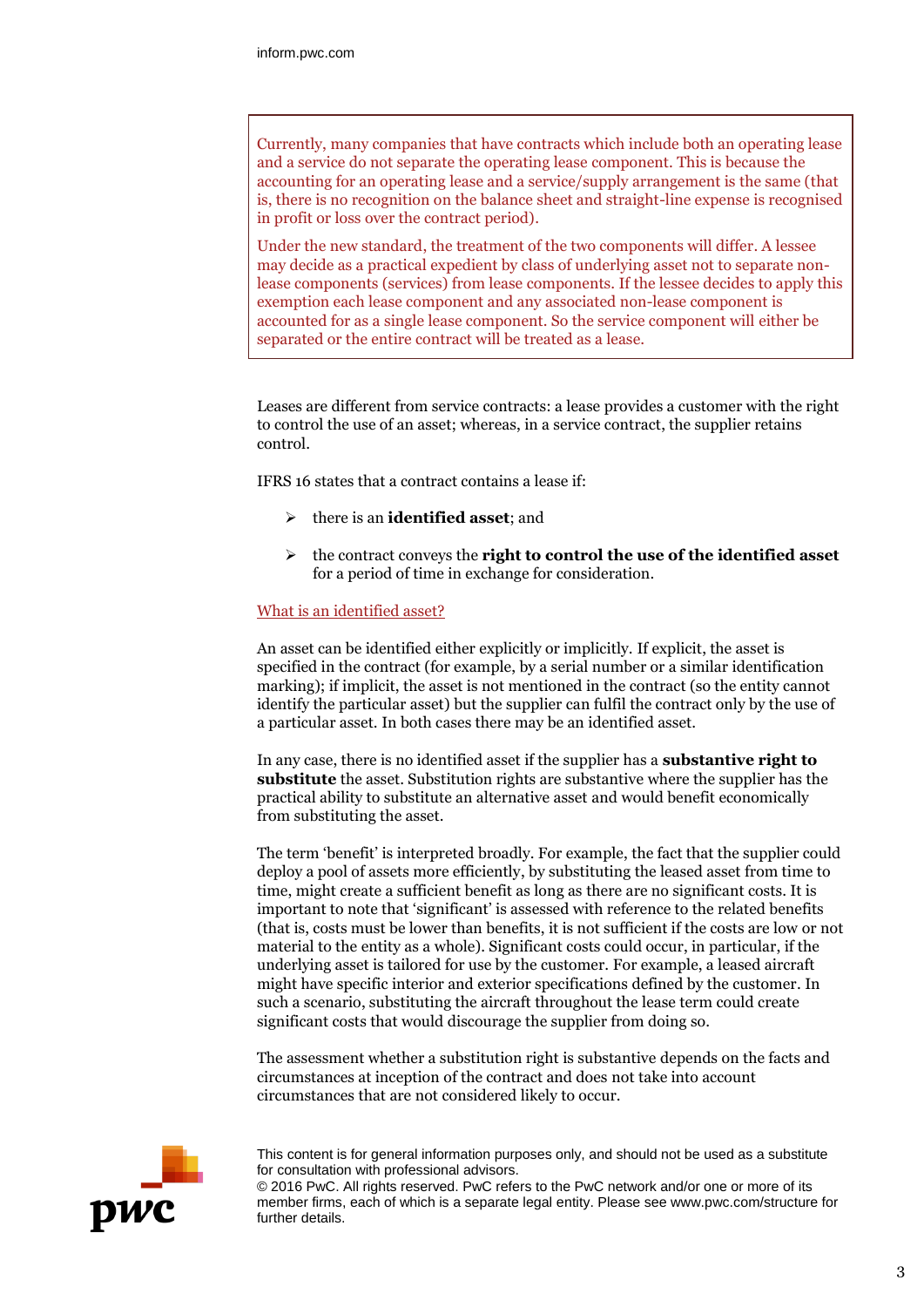A right to substitute an asset if it is not operating properly, or if there is a technical update required, does not prevent the contract from being dependent on an identified asset. The same is true for a supplier's right or obligation to substitute an underlying asset for any reason on or after a particular date or on the occurrence of a specified event because the supplier does not have the practical ability to substitute alternative assets throughout the period of use.

If the customer cannot readily determine whether the supplier has a substantive substitution right, it is presumed that the right is not substantive (that is, that the contract depends on an identified asset).

#### *Portion of an asset*

An identified asset can be a **physically distinct portion** of a larger asset, such as one floor of a multi-level building or physically distinct dark fibres within a cable.

A capacity portion (that is, a portion of a larger asset that is not physically distinct) is not an identified asset unless it represents substantially all of the capacity of the entire asset. So, for example, a capacity portion of a fibre-optic cable that does not represent substantially all of the capacity of the cable would not qualify as an identified asset.

#### When does the customer have the right to control the use of an identified asset?

A contract conveys the right to control the use of an identified asset if the customer has both the right to obtain **substantially all of the economic benefits from use** of the identified asset and the **right to direct the use of the identified asset** throughout the period of use.

#### Substantially all of the economic benefits from use of the asset throughout the period of use

Economic benefits can be obtained directly or indirectly (for example, by using, holding or subleasing the asset). Benefits include the primary output and any byproducts (including potential cash flows derived from these items), as well as payments from third parties that relate to the use of the identified asset. Economic benefits relating to the ownership of the asset are ignored.

The example below illustrates under which circumstances payments from third parties should be taken into account:

#### *Example*

A customer rents a solar farm from the supplier. The supplier receives tax credits relating to the ownership of the solar farm, whereas the customer receives renewable energy credits from the use of the farm.

In this scenario, only the renewable energy credits are taken into account in the analysis, because the tax credits relate not to the use of the solar farm but, instead, to ownership of the asset.



This content is for general information purposes only, and should not be used as a substitute for consultation with professional advisors.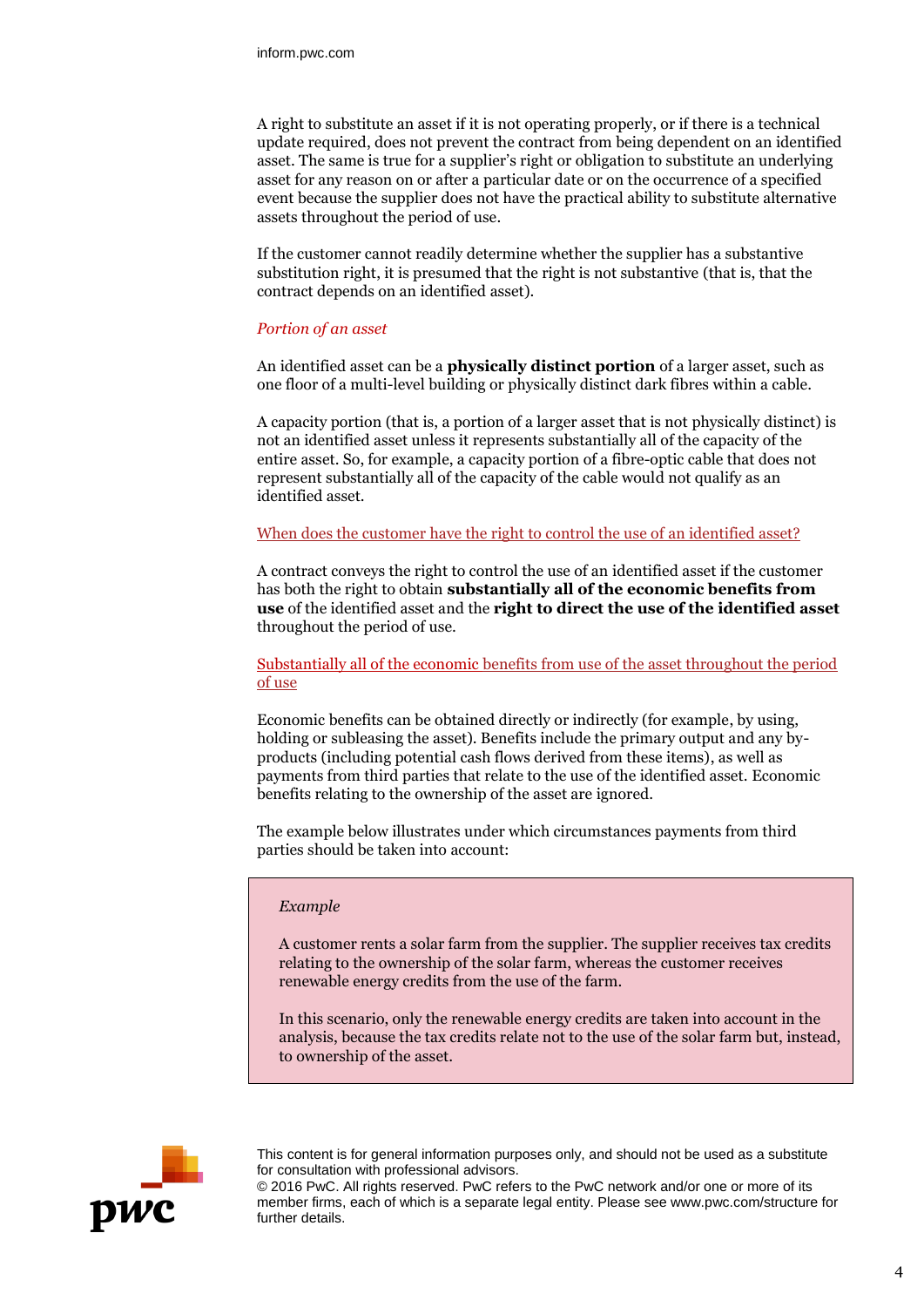#### Right to direct the use of an asset throughout the period of use

When assessing whether the customer has the **right to direct the use of the identified asset**, the key question is which party (that is, the customer or the supplier) has the **right to direct how and for what purpose the identified asset is used** throughout the period of use.

The standard gives several examples of relevant decision-making rights:

- Right to change *what* type of output is produced.
- Right to change *when* the output is produced.
- Right to change *where* the output is produced.
- Right to change *how much* of the output is produced.

The relevance of each of the decision-making rights depends on the underlying asset being considered. If both parties have decision-making rights, an entity considers the rights that are most relevant to changing how and for what purpose the asset is used. Decision-making rights are relevant when they affect the economic benefits to be derived from the use of the asset.

To illustrate the concept, the table below provides some questions to consider when evaluating which party has the relevant decision-making rights:

|                                    | Which party decides                                 |  |
|------------------------------------|-----------------------------------------------------|--|
| Lease of trucks/aircraft/rail cars | Which goods are transported?                        |  |
| etc.                               | When the goods are transported and to where?        |  |
|                                    | How often the asset is used/how full it needs to be |  |
|                                    | to run?                                             |  |
|                                    | Which route is taken?                               |  |
| Fibre-optic cable                  | When and whether to light the fibres?               |  |
|                                    | What and how much data the cable will transport?    |  |
|                                    | How to run the cable?                               |  |
|                                    | Through which routes the data will be delivered?    |  |
| Retail unit                        | Which goods will be sold?                           |  |
|                                    | The prices at which the goods will be sold?         |  |
|                                    | Where and how the goods are displayed?              |  |
| Power plant                        | How much power will be delivered and when?          |  |
|                                    | When to turn the power plant on/off?                |  |

However, there are several rights that are **not taken into account**:

- **Protective rights**: In many cases, a supplier might limit the use of an asset by a customer in order to protect its personnel or to ensure compliance with relevant laws and regulations (for example, a customer who has hired a ship is prevented from sailing the ship into waters with a high risk of piracy or transporting hazardous materials). These protective rights do not affect the assessment of which party to the contract has the right to direct the use of the identified asset.
- **Maintaining/operating the asset**: Decisions about maintaining and operating an asset do not grant the right to direct the use of the asset. They are only taken into account if the decisions about how and for what purpose the asset is used are predetermined (see below).



This content is for general information purposes only, and should not be used as a substitute for consultation with professional advisors.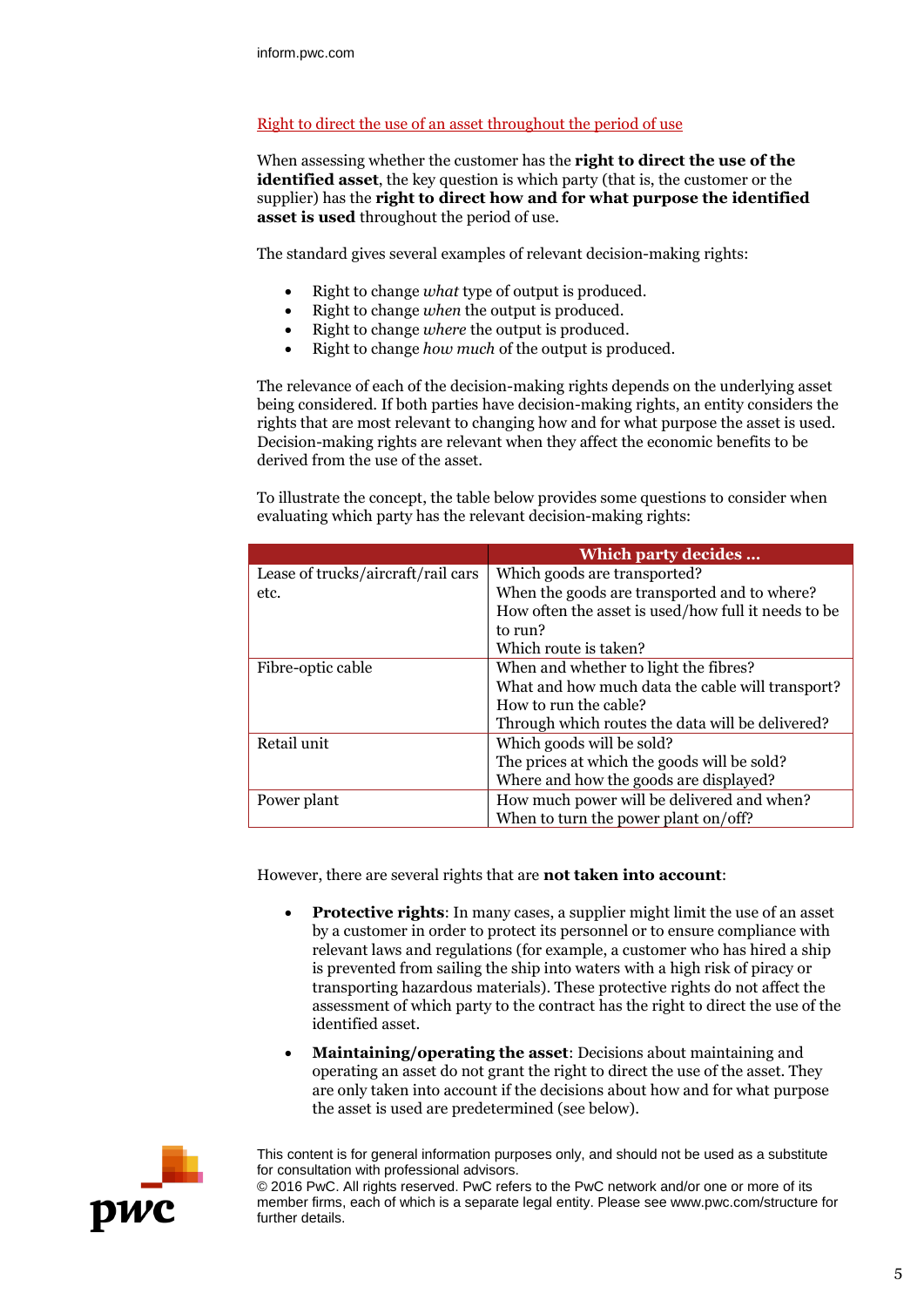**Decisions made before the period of use**: Decisions made before the period of use are not taken into account unless they are made in the context of the design of the asset by a customer (see below).

In some scenarios, the decisions about how and for what purpose the underlying asset is used are already **predetermined** before the inception of the lease. If this is the case, the customer has the right to direct the use of an asset if it either:

- has the right to *operate* the identified asset throughout the period of use without the supplier having the right to change those operating instructions, or
- has *designed* the identified asset (or specific aspects of the asset) in a way that predetermines how and for what purpose the asset will be used throughout the period of use.

#### **PwC observation:**

The new concept of "pre-determined" introduced by IFRS 16 can be very complex and judgmental where decisions are made before the inception of the lease. When analysing these decisions, there are several questions to be considered, such as:

- Do any decisions that are not predetermined have a significant effect on how and for what purpose the asset is used?
- To what extent are decisions about how and for what purpose the asset is used predetermined?
- Do the decisions predetermine how and for what purpose the identified asset is used or do they only establish protective rights?
- Which party to the contract has made the decisions?

Sometimes, an identified asset is incidental to a service but has no specific use to the customer by itself. In these cases, the customer often does not have the right to direct the use of the asset.

#### *Example*

A customer enters into a contract with a telecommunications company for network services. To supply the services, it is necessary to install a server at the customer's premises. The supplier can reconfigure or replace the server, when needed, to continuously provide the network services; the customer does not operate the server, nor does it make any significant decisions about its use. The telecommunication company determines the speed and the quality of data transportation in the network using the servers.

The telecommunication company has the right to control the use of the server because it makes all the relevant decisions about the use of the server throughout the period of use. It decides how the data is transported, whether to reconfigure the servers and whether to use the servers for another purpose. The customer only decides about the level of network services (that is the output of the servers) before the period of use.

This arrangement does not contain a lease.



This content is for general information purposes only, and should not be used as a substitute for consultation with professional advisors.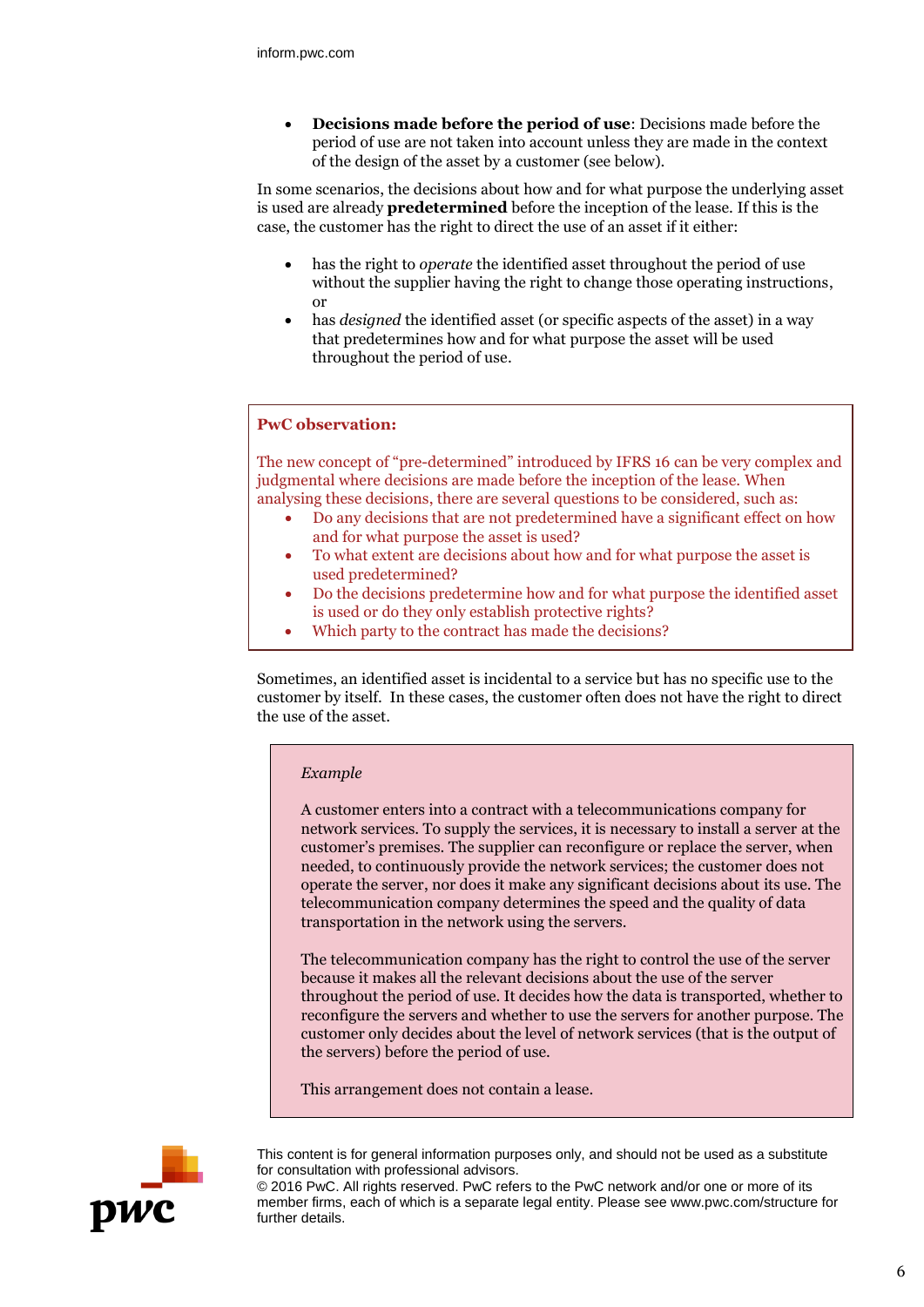#### Summary overview

The flowchart below summarises the analysis to be made to evaluate whether a contract contains a lease:





#### **PwC observation:**

The definition of a lease is now much more driven by the question of which party to the contract controls the use of the underlying asset for the period of use. A customer no longer needs only to have the right to obtain substantially all of the benefits from the use of an asset ('benefits' element), but must also have the ability to direct the use of the asset ('power' element).

This conceptual change becomes obvious when looking at a contract to purchase substantially all of the output produced by an identified asset (for example, a power plant). If the price per unit of output is neither fixed nor equal to the current market price, the contract would be classified as a lease under IAS 17 and IFRIC 4, Determining whether an Arrangement contains a Lease.

IFRS 16, however, requires not only that the customer obtains substantially all of the economic benefits from the use of the asset but also an additional 'power' element, namely the right of the customer to direct the use of the identified asset (for example, the right to decide the amount and timing of power delivered).



This content is for general information purposes only, and should not be used as a substitute for consultation with professional advisors.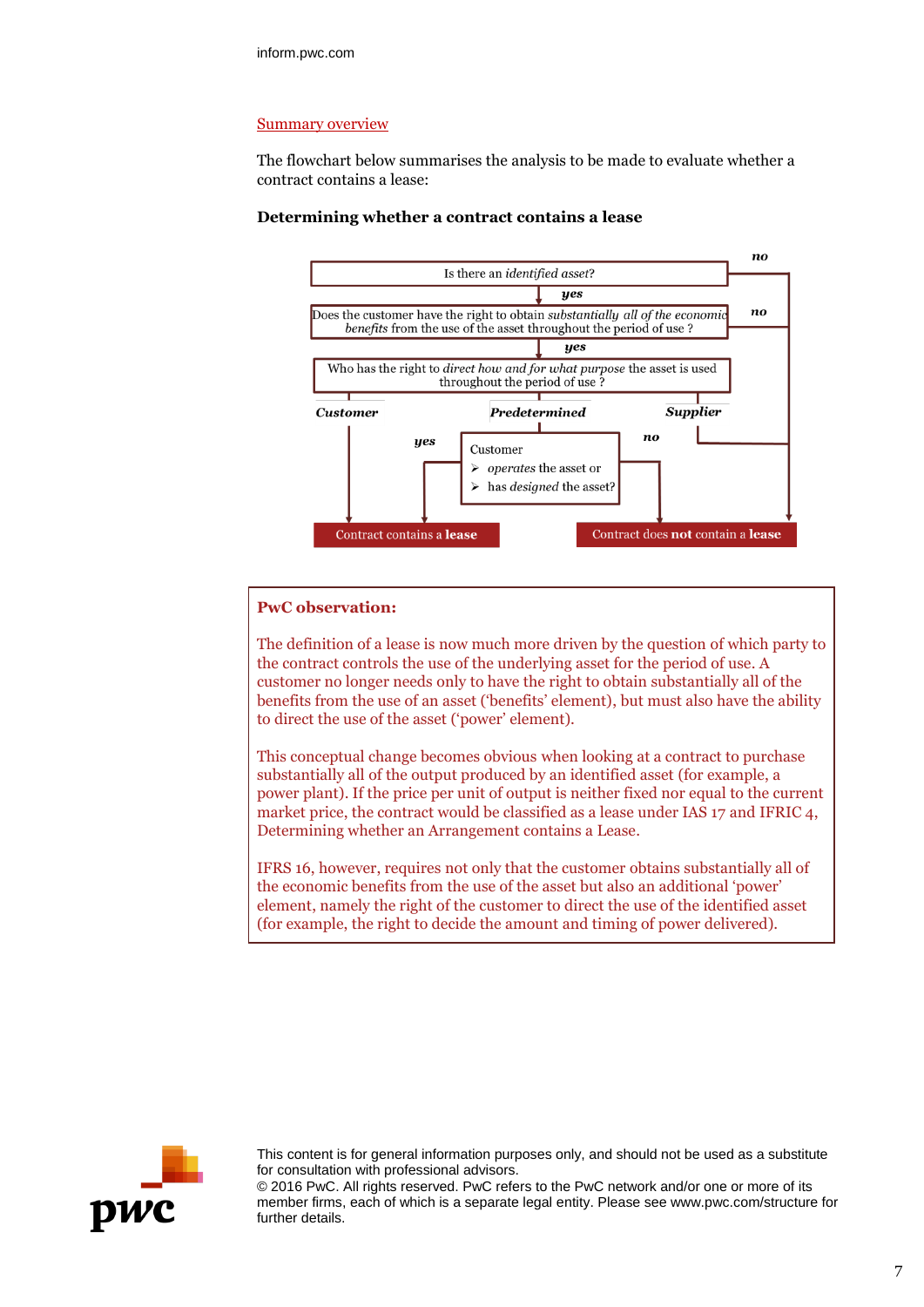#### *Comprehensive example*

A customer enters into a contract that conveys the right to use an explicitly specified retail unit for a period of five years. The property owner can require the customer to move into another retail unit; there are several retail units of similar quality and specification available.

As the property owner has to pay for any relocation costs it can benefit economically from relocating the customer only if there is a new tenant that wants to occupy a large amount of retail space at a rate that is sufficient to cover the relocation costs. Those circumstances may arise, but they are not considered likely to occur.

The contract requires the customer to sell his goods during the opening hours of the larger retail space. The customer decides on the mix of goods sold, the pricing of the goods sold and the quantities of inventory held. He further controls physical access to the retail unit throughout the five-year period of use.

The rent that the customer has to pay includes a fixed amount plus a percentage of the sales from the retail unit.

*Is there an identified asset?*

The retail unit is explicitly specified in the contract. The property owner has a right to substitute the asset. But, because it would benefit from the exercise of the right only under certain circumstances that are not considered likely to occur, the substitution right is not substantive.

Hence, the retail unit is an identified asset.

*Has the customer the right to obtain substantially all of the economic benefits from the use of the retail unit?*

The customer has the exclusive use of the retail unit throughout the period of use. The fact that a part of the cash flows received from the use are passed to the property owner as consideration does not prevent the customer from having the right to substantially all of the economic benefits from the use of the retail unit.

*Has the customer the right to direct the use of the retail unit?*

During the period of use, all decisions on how and for what purpose the retail unit is used are made by the customer. The restriction that goods can only be sold during the opening hours of the larger retail space defines the scope of the contract, but it does not limit the customer's right to direct the use of the retail unit.

*Conclusion*

The contract contains a lease of retail space.



This content is for general information purposes only, and should not be used as a substitute for consultation with professional advisors.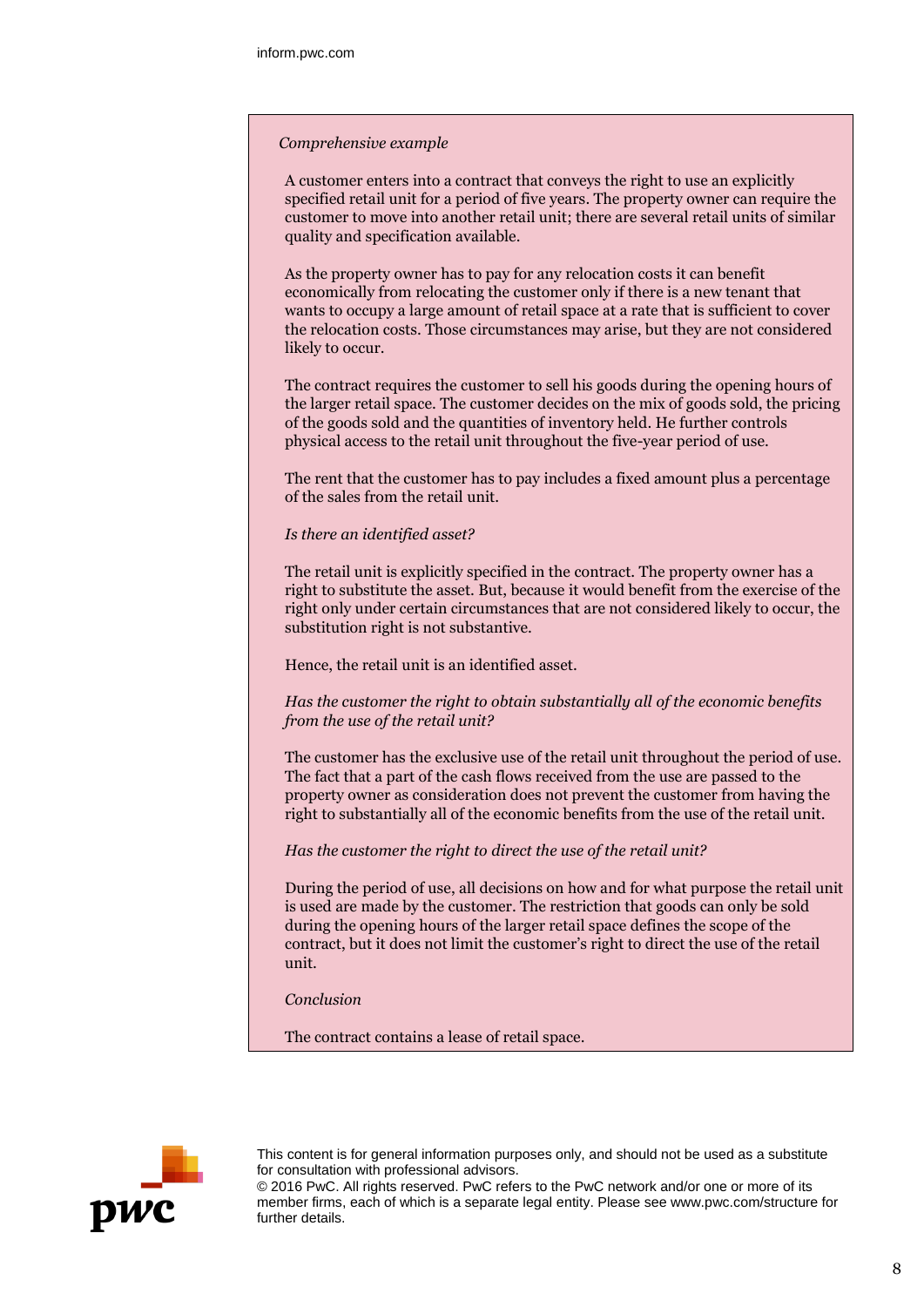## *Separating components of a contract*

Contracts often combine different kinds of obligations of the supplier, which might be a combination of lease components or a combination of lease and non-lease components. For example, the lease of an industrial area might contain the lease of land, buildings and equipment, or a contract for a car lease might be combined with maintenance.

Where such a multi-element arrangement exists, IFRS 16 requires each separate lease component to be identified (based on the guidance on the definition of a lease) and accounted for separately.

The right to use an asset is a separate lease component if both of the following criteria are met:

- the lessee can **benefit from use of the asset** either on its own or together with other resources that are readily available to the lessee; and
- the underlying asset is **neither highly dependent** on, nor **highly interrelated** with, the other underlying assets in the contract.

#### **PwC observation:**

IFRS 15 contains guidance on how to evaluate whether a good or service promised to a customer is distinct for lessors. The question arises of how IFRS 16 interacts with IFRS 15.

For a multi-element arrangement that contains (or might contain) a lease, the lessor has to perform the assessment as follows:

- (1) Apply the guidance in IFRS 16 to assess whether the contract contains one or more lease components.
- (2) Apply the guidance in IFRS 16 to assess whether different lease components have to be accounted for separately.
- (3) After identifying the lease components under IFRS 16, the non-lease components should be assessed under IFRS 15 for separate performance obligations.

The criteria in IFRS 16 for the separation of lease components are similar to the criteria in IFRS 15 for analysing whether a good or service promised to a customer is distinct.

If the analysis concludes that there are separate lease and non-lease components, the **consideration** must be allocated between the components as follows:

- Lessee: The lessee allocates the consideration on the basis of relative stand-alone prices. If observable stand-alone prices are not readily available, the lessee shall estimate the prices, and should maximise the use of observable information.
- Lessor: The lessor allocates the consideration in accordance with IFRS 15 (that is, on the basis of relative stand-alone *selling* prices).

As a **practical expedient**, lessees are allowed not to separate lease and non-lease components and, instead, account for each lease component and any associated non-



This content is for general information purposes only, and should not be used as a substitute for consultation with professional advisors.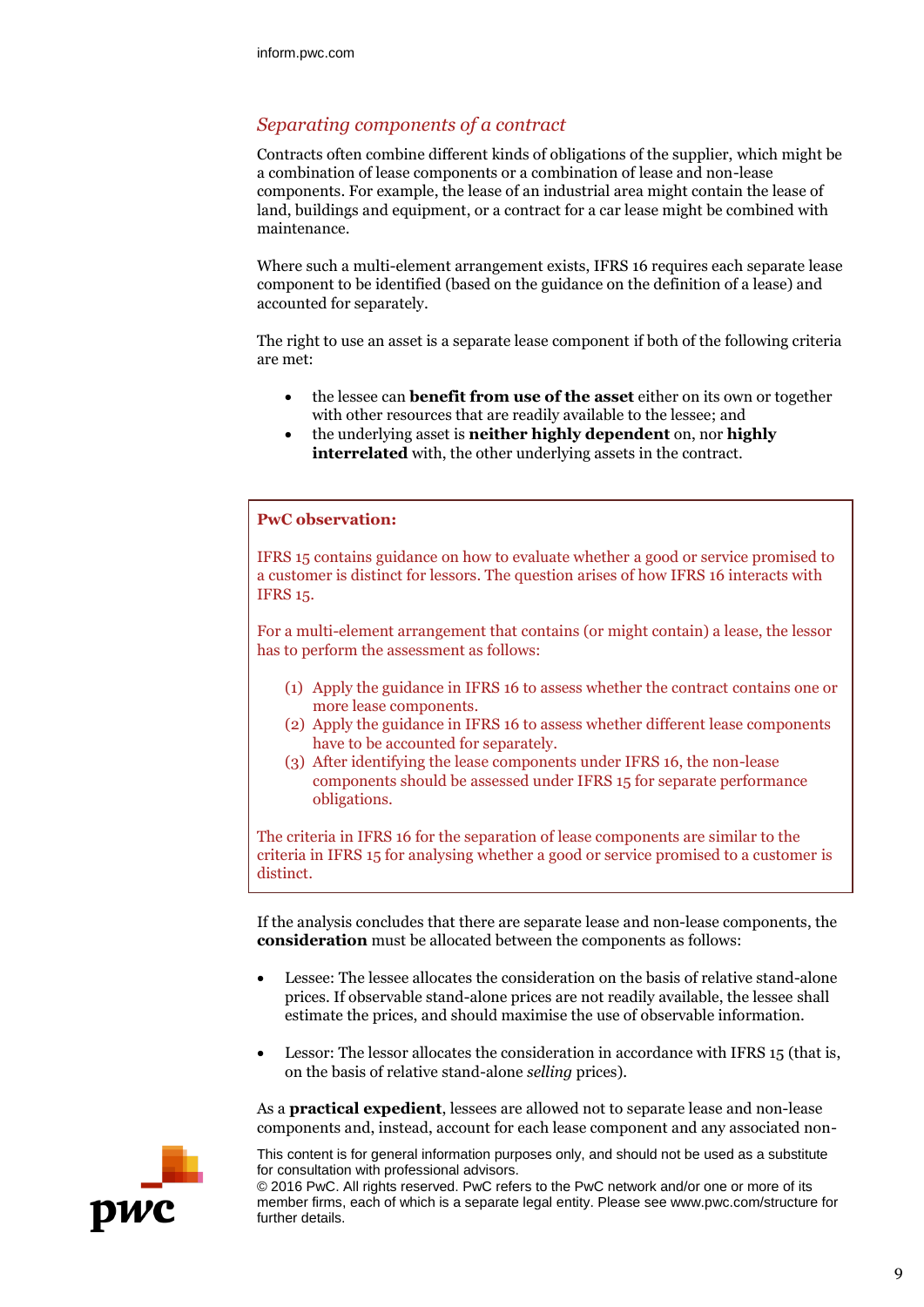lease components as a single lease component. This accounting policy choice has to be made by class of underlying asset. Because not separating a non-lease component would increase the lessee's lease liability, the Board expects that a lessee will use this exemption only if the service component is not significant.

## *Combination of contracts*

Often, several contracts with the same counterparty are entered into at or near the same time and in contemplation of another. IFRS 16 requires an entity to combine contracts entered into at or near the same time with the same counterparty (or related parties of the counterparty) before assessing whether they contain a lease and account for them as a single contract if one or more of the following conditions are met:

- the contracts are negotiated as a package with an overall commercial objective;
- the consideration in one contract depends on the price/performance of the other contract; or
- the assets involved are a single lease component.

#### *Lease term*

Similar to IAS 17, the new standard defines the lease term as the **non-cancellable period** of the lease plus periods covered by an **option to extend** or an **option to terminate** if the lessee is reasonably certain to exercise the extension option or not exercise the termination option.

The interpretation of the term **'reasonably certain'** has been a source of long and controversial discussions, under IAS 17, that led to diversity in practice. To address this, the standard states the principle that all facts and circumstances creating an economic incentive for the lessee to exercise the option must be considered, and provides some examples of such factors:

- Contractual terms and conditions for optional periods compared with market rates: It is more likely that a lessee will not exercise an extension option if lease payments exceed market rates. Other examples of terms that should be taken into account are termination penalties or residual value guarantees.
- Significant leasehold improvements undertaken (or expected to be undertaken): It is more likely that a lessee will exercise an extension option if a lessee has made significant investments to improve the leased asset or to tailor it for its special needs.
- Costs relating to the termination of the lease/signing of a replacement lease: It is more likely that a lessee will exercise an extension option if doing so avoids costs such as negotiation costs, relocation costs, costs of identifying another suitable asset, costs of integrating a new asset and costs of returning the original asset in a contractually specified condition or to a contractually specified location.
- The importance of the underlying asset to the lessee's operations: It is more likely that a lessee will exercise an extension option if the underlying asset is specialised or if suitable alternatives are not available.
- If an option is combined with one or more other features such as for example a residual value guarantee with the effect that the cash return for the lessor is the same regardless of whether the option is exercised an entity shall assume that the lessee is reasonably certain to exercise the option to extend the lease, or not to exercise the option to terminate the lease.



This content is for general information purposes only, and should not be used as a substitute for consultation with professional advisors.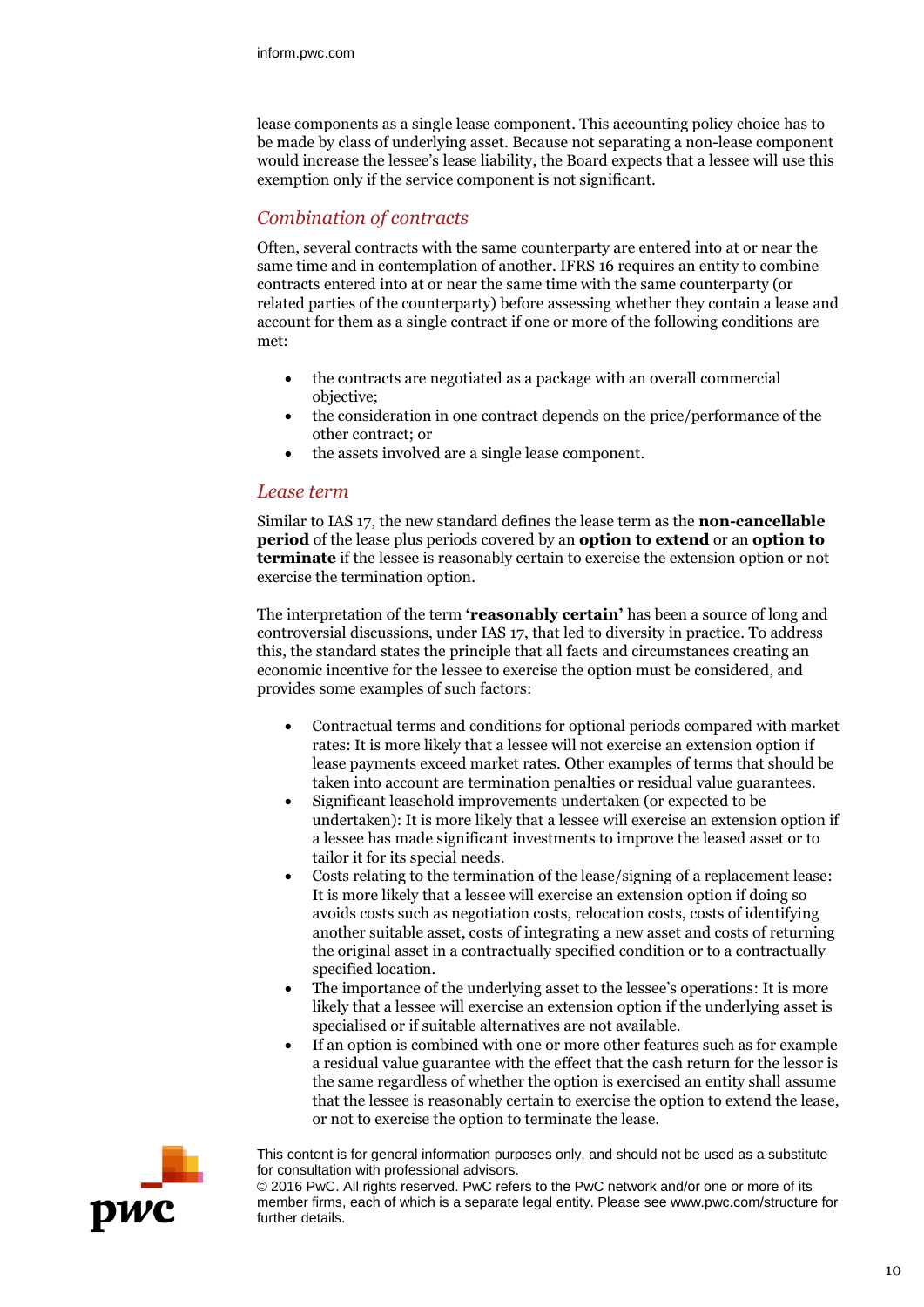When the option can only be exercised if one or more conditions are met the likelihood that those conditions will exist should also be taken into account.

Aside from this, lessee's past practice regarding the period over which it has typically used particular types of assets, and its economic reasons for doing so, may also provide helpful information.

#### **PwC observation:**

One of the primary reasons for including extension options (and not limiting the accounting to the non-cancellable lease term) is to avoid the potential for structuring opportunities. For example, one could theoretically structure a 20-year lease as a daily lease with 20 years' worth of daily renewals.

There is no guidance in the standard on how to weight the individual factors when determining whether it is 'reasonably certain' that a lessee will exercise an option. For example, consider a flagship store that in a prime and much sought-after location. Significant judgement would be needed to determine whether the prime geographical location of the store or other factors (for example termination penalties, lease hold improvements, etc.) indicate that it is reasonably certain whether or not the lessee will renew the store lease.

The assessment of whether the exercise of an option is reasonably certain is made at the commencement date (that is, the date on which the lessor makes the underlying asset available for use).

The lease term is **reassessed in only limited circumstances**:

- where the lessee exercises or does not exercise an option in a different way than the entity had previously determined was reasonably certain;
- where an event occurs that contractually obliges the lessee to exercise an option (prohibits the lessee from exercising an option) not previously included in the determination of the lease term (previously included in the determination of the lease term); or
- where a significant event or change in circumstances occurs that is within the control of the lessee and affects whether it is reasonably certain to exercise an option. This trigger is only relevant for the lessee (and not the lessor).

#### *Example*

An entity leases a building for a ten-year period, with the option to extend for five years. At the commencement date, the entity concludes that it is not reasonably certain that it will exercise the extension option. It determines the lease term to be ten years. After using the building for five years, the entity decides to sublease the building to another party, and it enters into a sublease contract with a term of ten years.

Entering into a sublease is a significant event that is within the control of the lessee, and it affects the entity's assessment of whether it is reasonably certain to exercise the extension option. Accordingly, the lessee has to reassess the lease term of the head lease upon the occurrence of the significant event.



This content is for general information purposes only, and should not be used as a substitute for consultation with professional advisors.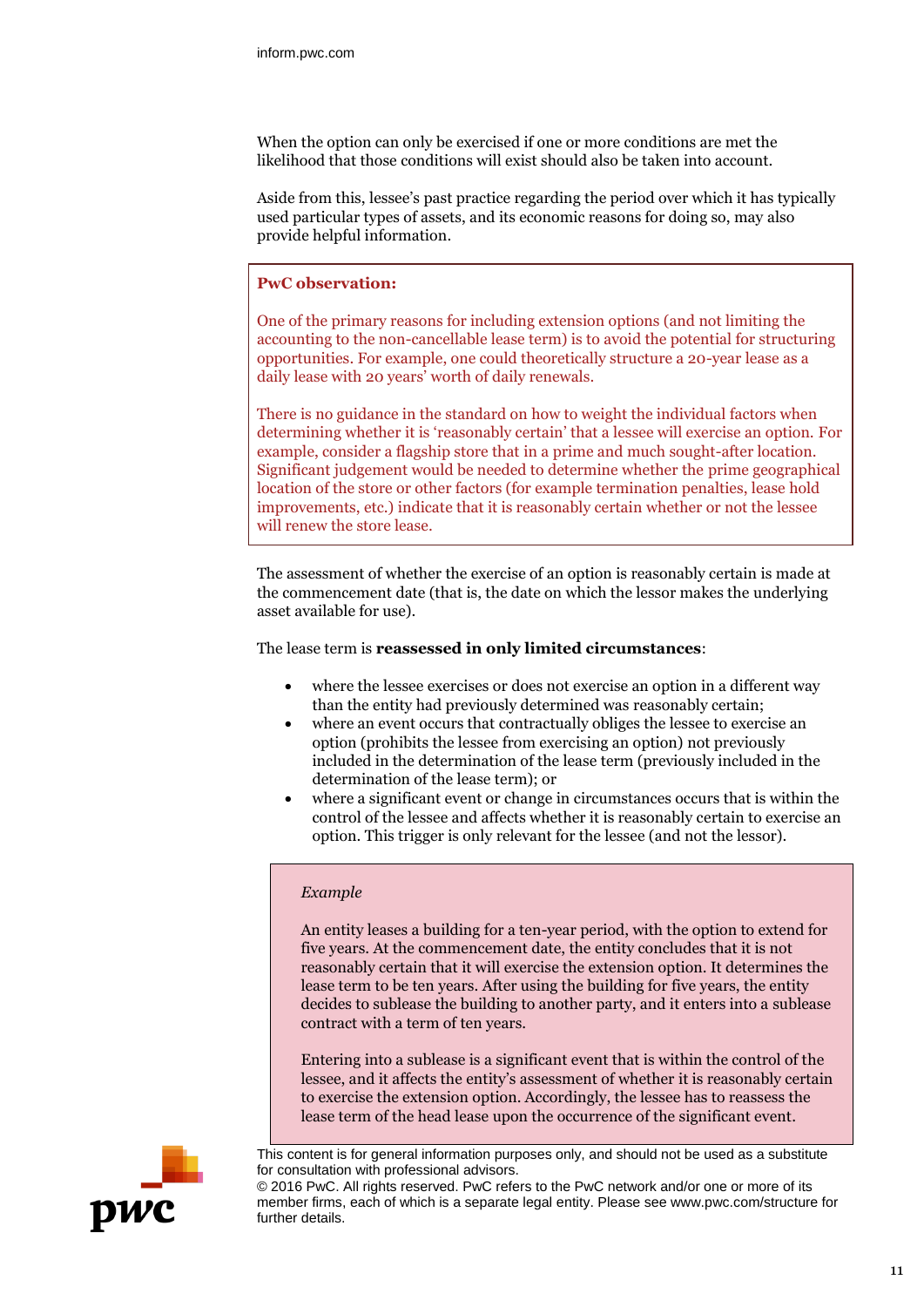This requirement can be seen as a compromise: on the one hand, the IASB believes that a regular reassessment of the lease term would provide more relevant information to users of the financial statements; on the other hand, the Board acknowledges that such a requirement could be very costly.

Accordingly, the IASB decided to develop an approach similar to the one for impairment testing – a reassessment is only made if there are indicators that it would result in a different outcome.

## *Recognition and measurement exemptions*

The standard contains two recognition and measurement exemptions. Both exemptions are optional and they only apply to lessees. If one of these exemptions is applied, the leases are accounted for in a way that is **similar** to current **operating lease accounting** (that is, payments are recognised on a straight-line basis or another systematic basis that is more representative of the pattern of the lessee's benefit):

 **Short-term leases:** Short-term leases are defined as leases with a lease term of 12 months or less. The lease term also includes periods covered by an option to extend or an option to terminate if the lessee is reasonably certain to exercise the extension option or not exercise the termination option. A lease that contains a purchase option is not a short-term lease. If a lessee elects this exemption, it has to be made *by class* of underlying asset.

If an entity applies the short-term lease exemption it shall treat any subsequent modification or change in lease term as resulting in a new lease.

 **Leases for which the underlying asset is of low value:** The standard does not define the term 'low value', but the Basis for Conclusions explains that the Board had in mind assets of a value of USD5,000 or less when new. Examples of assets of low value are IT equipment or office furniture. For certain assets (such as assets that are dependent on, or highly interrelated with, other underlying assets), the exemption is not applicable.

The election can be made on a *lease-by-lease* basis. It is important to note that the analysis does not take into account whether low-value assets in aggregate are material. Accordingly, although the aggregated value of the assets captured by the exemption may be material the exemption is still available.

IFRS 16 also clarifies that both a lessee and a lessor can apply the standard to a **portfolio** of leases with similar characteristics if the entity reasonably expects that the resulting effect is not materially different from applying the standard on a leaseby-lease basis.



This content is for general information purposes only, and should not be used as a substitute for consultation with professional advisors.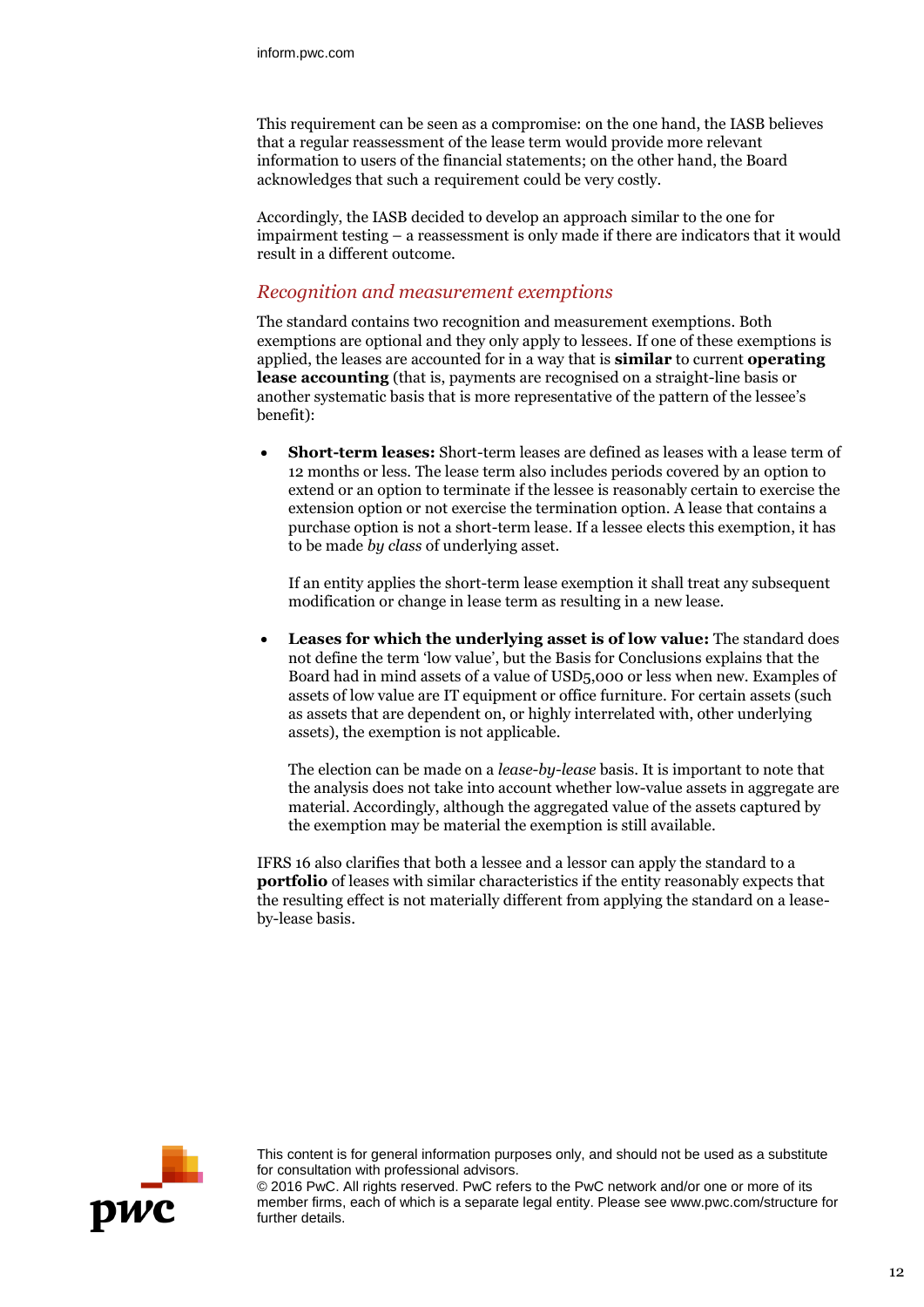# *Lessee accounting*

## *Initial recognition and measurement*

The new lessee accounting model within IFRS 16 is the most important change to current guidance.

Under IFRS 16, lessees will no longer distinguish between finance lease contracts (on balance sheet) and operating lease contracts (off balance sheet), but they are required to recognise a **right-of-use asset** and a corresponding **lease liability** for almost all lease contracts. This is based on the principle that, in economic terms, a lease contract is the acquisition of a right to use an underlying asset with the purchase price paid in instalments.

The effect of this approach is a substantial increase in the amount of recognised financial liabilities and assets for entities that have entered into significant lease contracts that are currently classified as operating leases.

The lease liability is initially recognised at the commencement day and measured at an amount equal to the present value of the lease payments during the lease term that are not yet paid; the right-of-use asset is initially recognised at the commencement day and measured at cost, consisting of the amount of the initial measurement of the lease liability, plus any lease payments made to the lessor at or before the commencement date less any lease incentives received, the initial estimate of restoration costs and any initial direct costs incurred by the lessee. The provision for the restoration costs is recognised as a separate liability.

#### **Initial measurement of a right-of-use asset and a lease liability**



#### Lease payments

Lease payments consist of the following **components**:

- fixed payments (including in-substance fixed payments), less any lease incentives receivable;
- variable lease payments that depend on an index or a rate;



This content is for general information purposes only, and should not be used as a substitute for consultation with professional advisors.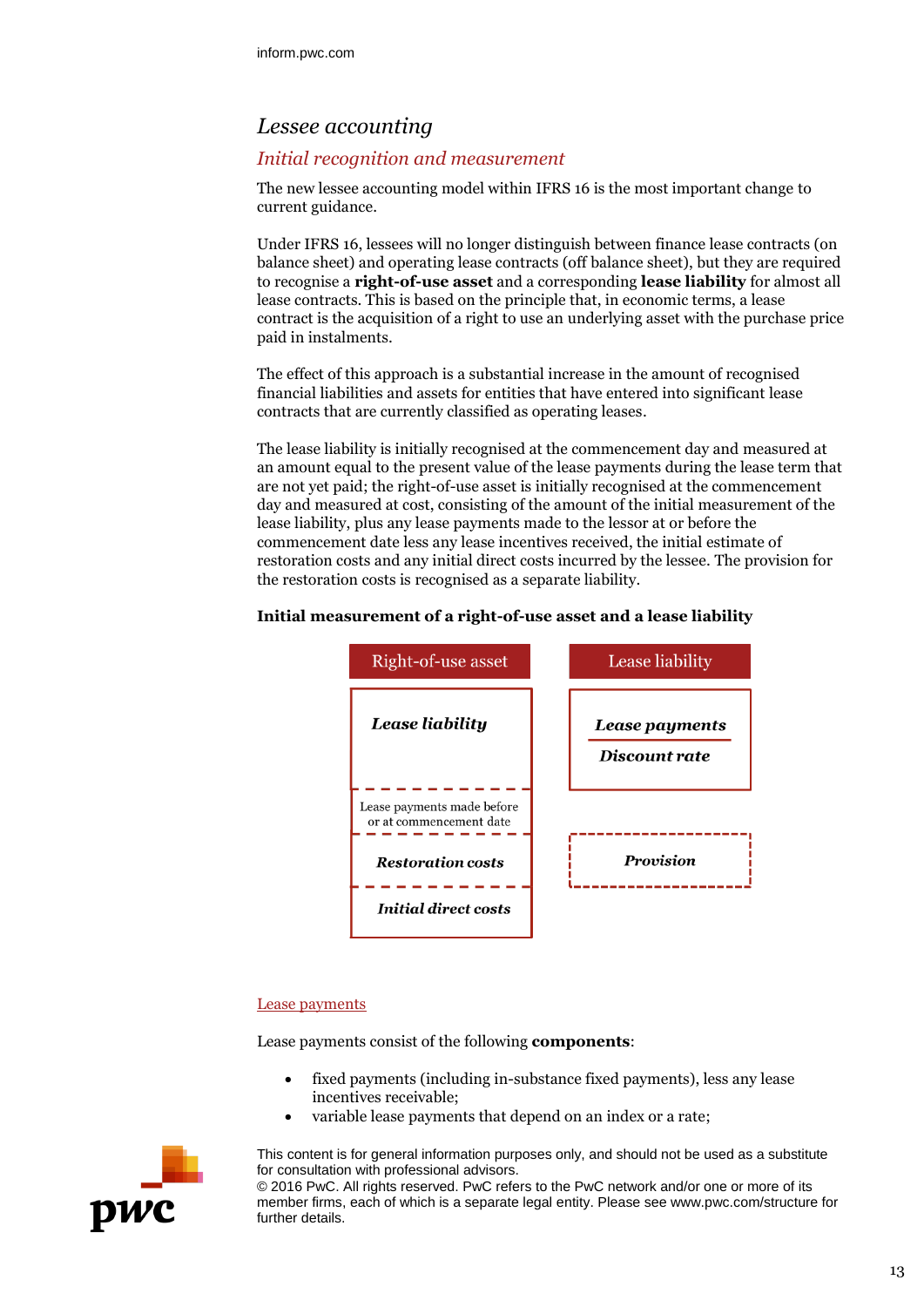- amounts expected to be payable by the lessee under residual value guarantees;
- the exercise price of a purchase option (if the lessee is reasonably certain to exercise that option); and
- payments of penalties for terminating the lease (if the lease term reflects the lessee exercising the option to terminate the lease).

IFRS 16 distinguishes between three kinds of **contingent payments**, depending on the underlying variable and the probability that they actually result in payments:

- (i) Variable lease payments based on an **index or a rate**: Variable lease payments based on an index or a rate (for example, linked to a consumer price index, a benchmark interest rate or a market rental rate) are part of the lease liability. From the perspective of the lessee, these payments are unavoidable, because any uncertainty relates only to the measurement of the liability but not to its existence. Variable lease payments based on an index or a rate are initially measured using the index or the rate at the commencement date (instead of forward rates/indices). This means that an entity does not forecast future changes of the index/rate; these changes are taken into account at the point in time in which lease payments change. The accounting for variable lease payments that depend on an index or a rate is illustrated in the example on page 18.
- (ii) Variable lease payments based **on any other variable**: Variable lease payments not based on an index or a rate are not part of the lease liability. These include payments linked to a lessee's performance derived from the underlying asset, such as payments of a specified percentage of sales made from a retail store or based on the output of a solar or a wind farm. Similarly payments linked to the use of the underlying asset are excluded from the lease liability, such as payments if the lessee exceeds a specified mileage. Such payments are recognised in profit or loss in the period in which the event or condition that triggers those payments occurs.
- (iii) **In-substance fixed** payments: Lease payments that, in form, contain variability but, in substance, are fixed are included in the lease liability. The standard states that a lease payment is in-substance fixed if there is no genuine variability (for example, where payments must be made if the asset is proven to be capable of operating, or where payments must be made only if an event occurs that has no genuine possibility of not occurring). Furthermore, the existence of a choice for the lessee within a lease agreement can also result in an in-substance fixed payment. If, for example, the lessee has the choice either to extend the lease term or to purchase the underlying asset, the lowest cash outflow (that is, either the discounted lease payments throughout the extension period or the discounted purchase price) represents an in-substance fixed payment. In other words, the entity cannot argue that neither the extension option nor the purchase option will be exercised.

If payments are initially structured as variable lease payments linked to the use of the underlying asset but the variability will be resolved at a later point in time, those payments become in-substance fixed payments when the variability is resolved.

IAS 17 does not contain any specific guidance on in-substance fixed payments. However, the Board believes that current practice already follows this approach.



This content is for general information purposes only, and should not be used as a substitute for consultation with professional advisors.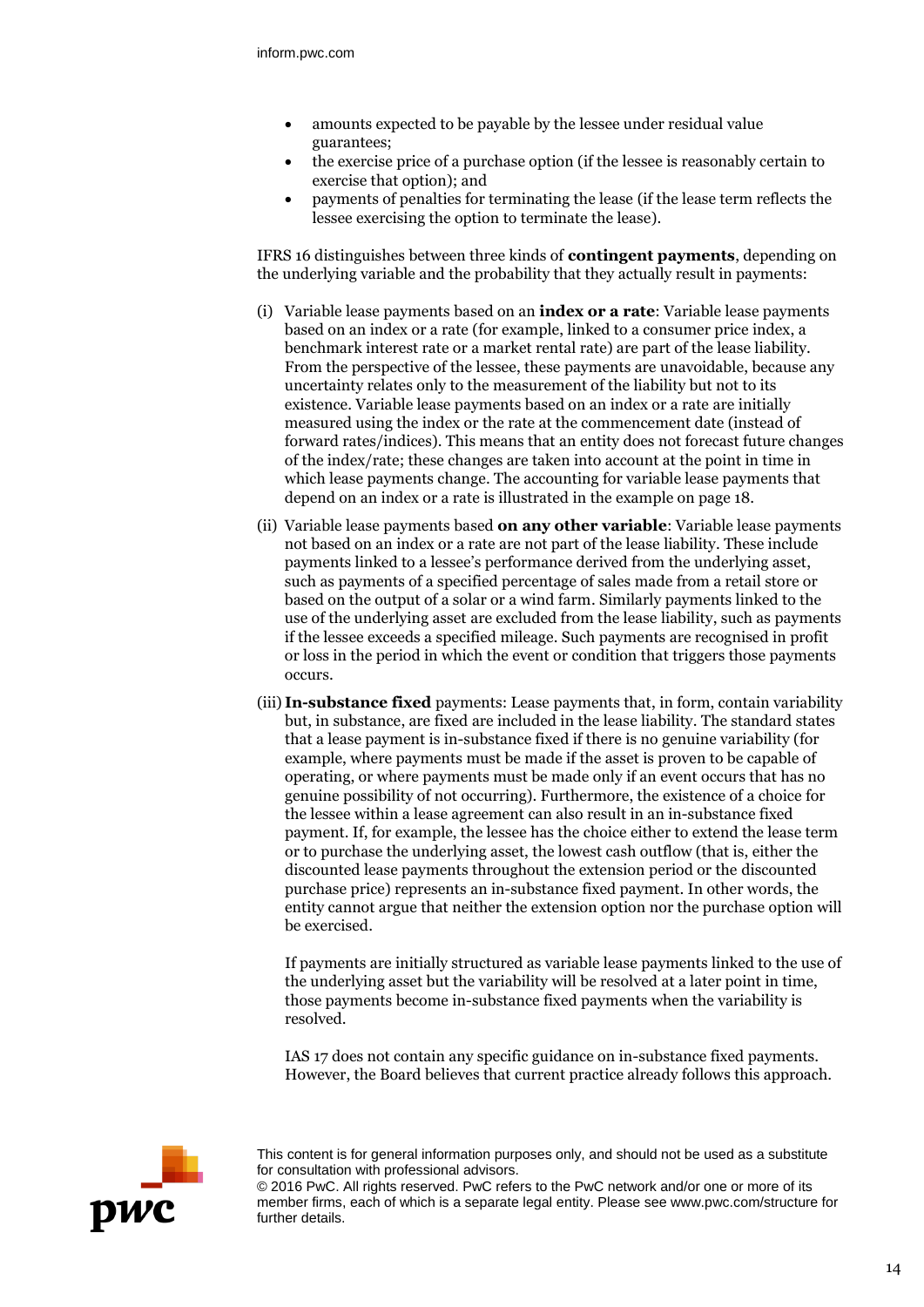#### **PwC observation:**

Determining whether a contingent payment is a 'disguised' or in-substance fixed lease payment will require a significant judgement, particularly as the standard includes only limited guidance on how to interpret the term.

A **residual value guarantee** captures any kind of guarantee made to the lessor that the underlying asset will have a minimum value at the end of the lease term. The Board indicated it believed that a residual value guarantee could be interpreted as an obligation to make payments based on variability in the market price for the underlying asset and is similar to variable lease payments based on an index or a rate.

#### **PwC observation:**

The Basis for Conclusions notes that the measurement of a residual value guarantee should reflect the entity's reasonable expectation of the amount that will be paid. However, the standard is silent about whether expectation should be based on a probability-weighted approach or interpreted as the most likely outcome.

Aside from this, it is worth noting that the requirement to recognise only amounts expected to be payable is a change compared to the guidance in IAS 17. Under IAS 17 the maximum amount guaranteed by the lessee had to be included in the lease liability (in case of a finance lease).

#### Discount rate

The lessee uses as the discount rate the **interest rate implicit in the lease** - this is the rate of interest that causes the present value of (a) lease payments and (b) the unguaranteed residual value to equal the sum of (i) the fair value of the underlying asset and (ii) any initial direct costs of the lessor. Determining the interest rate implicit in the lease is a key judgement that can have a significant impact on an entity's financial statements.

If this rate cannot be readily determined, the lessee should instead use its **incremental borrowing rate**.

The incremental borrowing rate is defined as the rate of interest that a lessee would have to pay to borrow, over a similar term and with a similar security, the funds necessary to obtain an asset of a similar value to the cost of the right-of-use asset in a similar economic environment.

#### Restoration costs

In many cases, the lessee is obliged to return the underlying to the lessor in a specific condition or to restore the site on which the underlying asset has been located. To reflect this obligation, the lessee recognises a provision in accordance with IAS 37, Provisions, Contingent Liabilities and Contingent Assets. The initial carrying amount of the provision, if any, (that is, the initial estimate of costs to be incurred) should be included in the initial measurement of the right-of-use asset. This corresponds to the accounting for restoration costs in IAS 16 Property, Plant and Equipment.



This content is for general information purposes only, and should not be used as a substitute for consultation with professional advisors.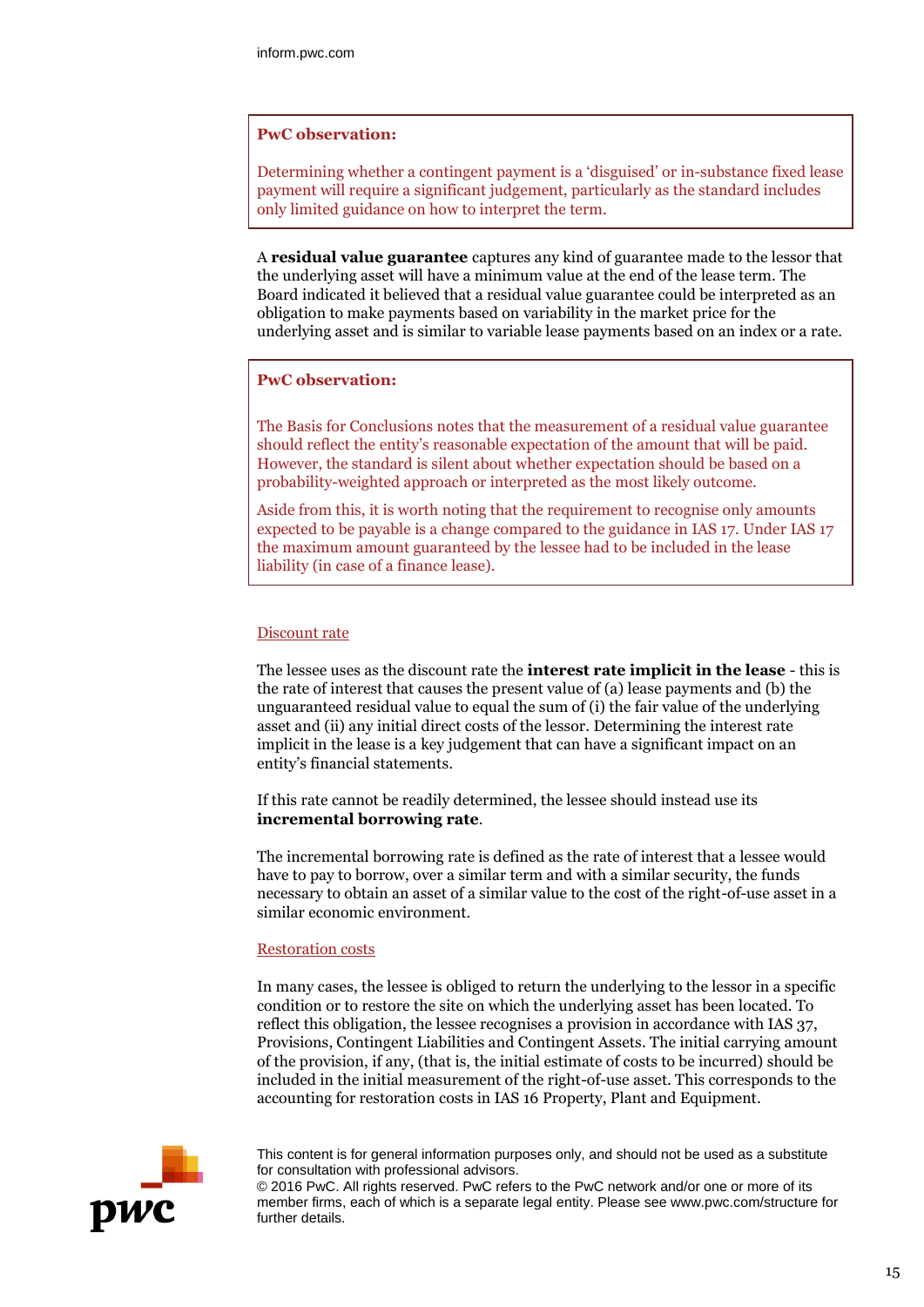Any subsequent change in the measurement of the provision, due to a revised estimation of expected restoration costs, is accounted for as an adjustment of the right-of-use asset as required by IFRIC 1, Changes in Existing Decommissioning, Restoration and Similar Liabilities.

#### Initial direct costs

The standard defines initial direct costs as incremental costs that would not have been incurred if a lease had not been obtained. Such costs include commissions or some payments made to existing tenants to obtain the lease. All initial direct costs are included in the initial measurement of the right-of-use asset.

#### *Subsequent measurement*

The **lease liability** is measured in subsequent periods using the effective interest rate method. The **right-of-use asset** is depreciated in accordance with the requirements in IAS 16, 'Property, Plant and Equipment' which will result in a depreciation on a straight-line basis or another systematic basis that is more representative of the pattern in which the entity expects to consume the right-of-use asset. The lessee must also apply the impairment requirements in IAS 36, 'Impairment of assets', to the right-of-use asset.

#### **PwC observation:**

The combination of a straight-line depreciation of the right-of-use asset and the effective interest rate method applied to the lease liability results in a decreasing 'total lease expense' throughout the lease term. This effect is sometimes referred to as **'frontloading'**.



Many stakeholders believe that the 'frontloading' effect creates artificial volatility in the income statement that does not properly reflect the economic characteristics of a lease contract, particularly if the risk and rewards incidental to ownership stay with the lessor (operating lease). Others believe that in economic terms, a lease contract is the acquisition of a right to use an underlying asset with the purchase price paid in instalments and that 'frontloading' reflects this.

It should be noted, however, that, if the lessee has a portfolio of similar lease assets that are replaced on a regular basis, the effect should even out.

The carrying amount of the right-of-use asset and the lease liability will no longer be equal in subsequent periods. Due to the 'frontloading' effect described above, the



This content is for general information purposes only, and should not be used as a substitute for consultation with professional advisors.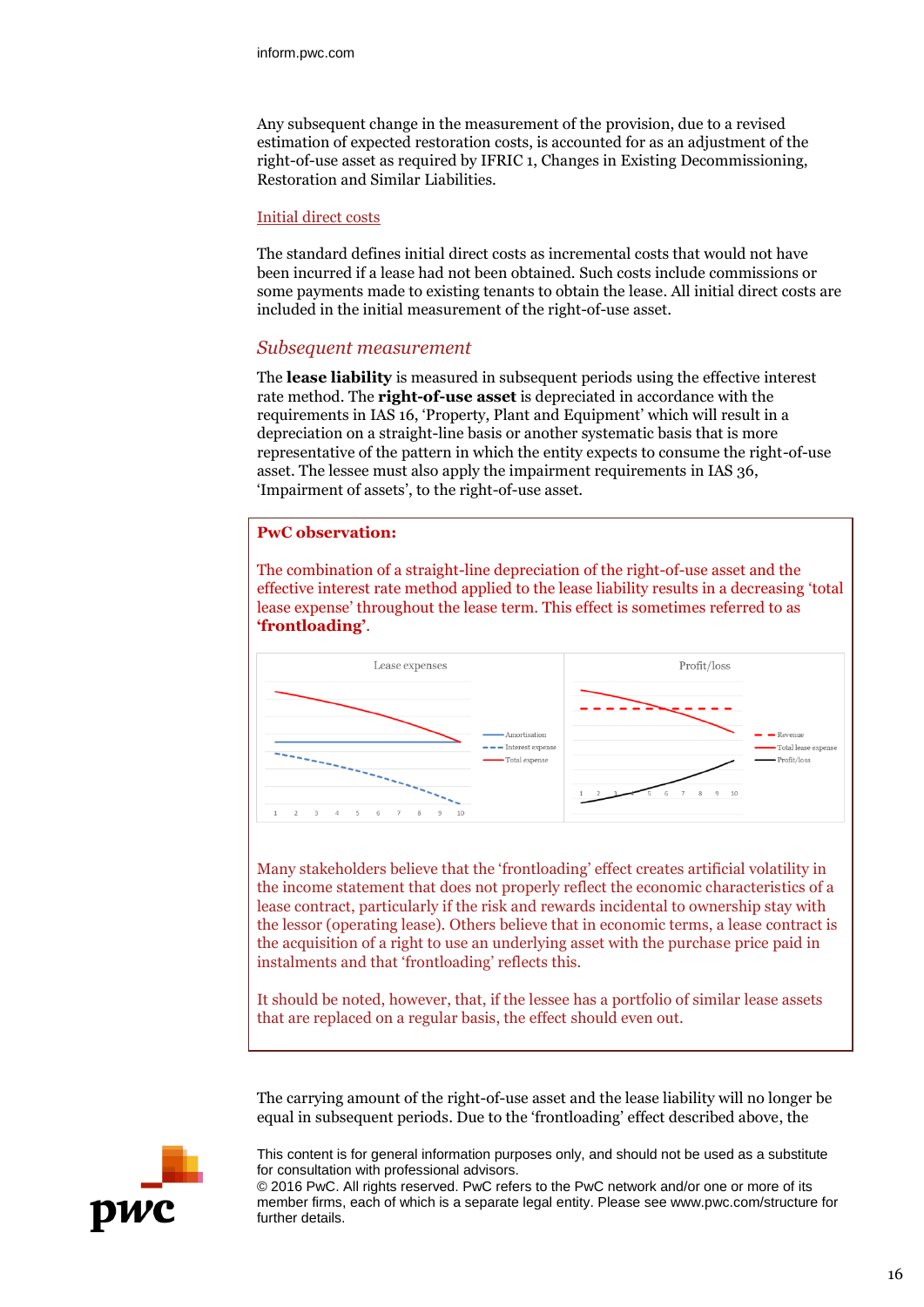carrying amount of the right-of-use asset will, in general, be below the carrying amount of the lease liability.



## **Subsequent measurement of lease liability and right-of-use asset**

#### Reassessment

As actual lease payments can differ significantly from lease payments incorporated in the lease liability on initial recognition, the standard specifies when the lease liability is to be reassessed. It is important to note that a reassessment only takes place if the change in cash flows is based on contractual clauses that have been part of the contract since inception. Any changes that result from renegotiations are discussed under 'Modification of a lease' below.

The requirements for **reassessment** are summarised below:

| <b>Component of the lease liability</b>                         | <b>Reassessment</b>                                                                                                                                                                                                                                                                                                                                                                                                                                                          |
|-----------------------------------------------------------------|------------------------------------------------------------------------------------------------------------------------------------------------------------------------------------------------------------------------------------------------------------------------------------------------------------------------------------------------------------------------------------------------------------------------------------------------------------------------------|
| Lease term and associated extension<br>and termination payments | When? $-$ If there is a change in the lease<br>term.<br>How? – Reflect the revised payments using a<br>revised discount rate<br>(the interest rate implicit in the lease for the<br>remainder of lease term (if that rate can be<br>readily determined); otherwise: incremental<br>borrowing rate at the date of reassessment).                                                                                                                                              |
| Exercise price of a purchase option                             | When? – If a significant event or change in<br>circumstances occurs that is within the<br>control of the lessee and affects whether the<br>lessee is reasonably certain to exercise an<br>option.<br>How? – Reflect the revised payments using a<br>revised discount rate<br>(the interest rate implicit in the lease for the<br>remainder of lease term (if that rate can be<br>readily determined); otherwise: incremental<br>borrowing rate at the date of reassessment). |



This content is for general information purposes only, and should not be used as a substitute for consultation with professional advisors.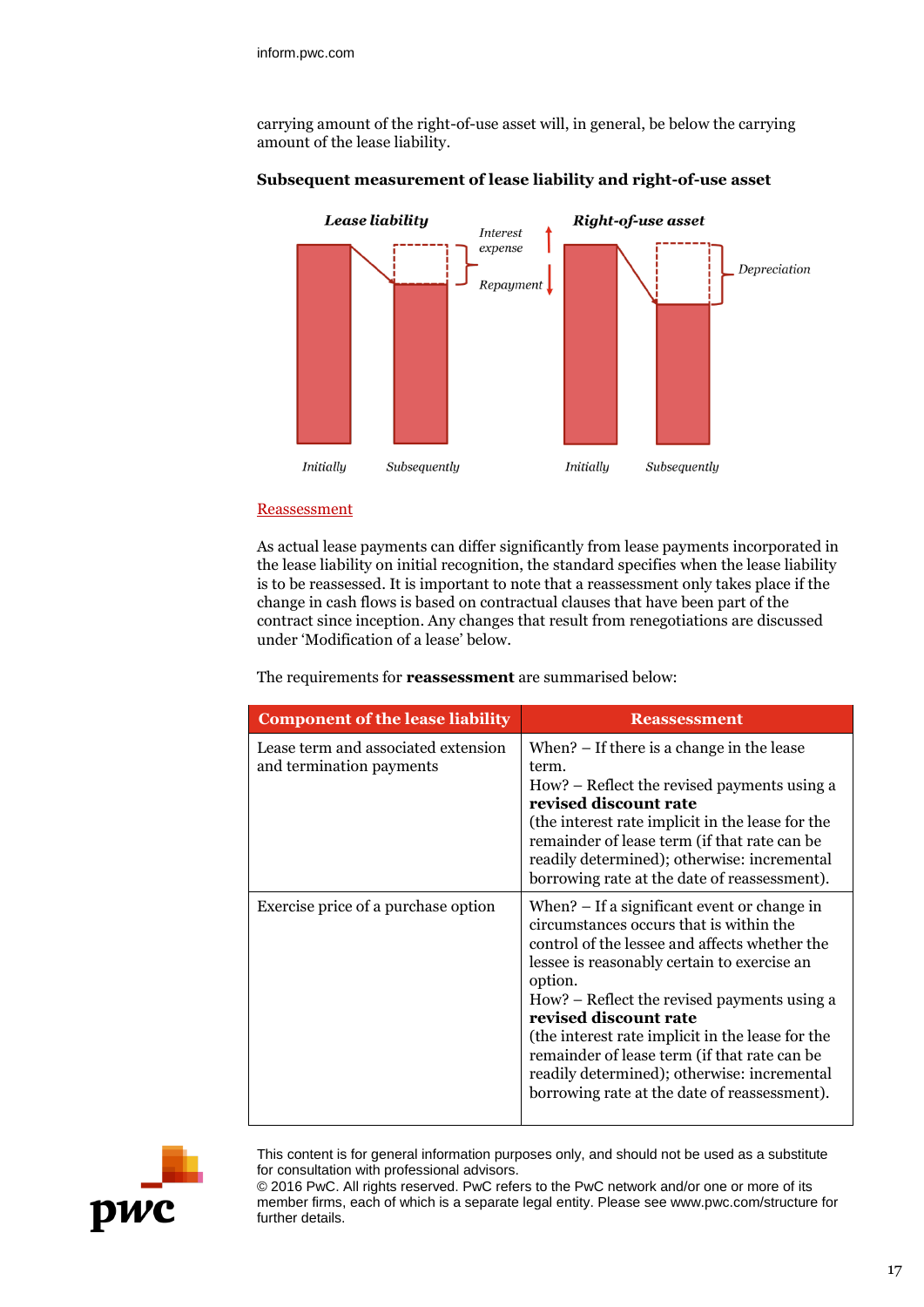| Amounts expected to be payable<br>under a residual value guarantee | When? $-$ If there is a change in the amount<br>expected to be paid.<br>How? – Include the revised residual payment<br>using the unchanged discount rate.                                                                                                                                                                                                                                                |
|--------------------------------------------------------------------|----------------------------------------------------------------------------------------------------------------------------------------------------------------------------------------------------------------------------------------------------------------------------------------------------------------------------------------------------------------------------------------------------------|
| Variable lease payment dependent<br>on an index or a rate          | When? $-$ If a change in the index/rate results<br>in a change in cash flows.<br>How? – Reflect the revised payments based<br>on the index/rate at the date when the new<br>cash flows take effect for the remainder of the<br>term using the <b>unchanged discount rate</b> .<br>(Exception: the discount rate has to be<br>updated if the change results from a change<br>in floating interest rates). |

#### *Example*

An entity operating in an inflationary environment entered into a ten-year lease contract with annual lease payments of CU 50,000, payable at the beginning of each year. Every two years, lease payments will be adjusted to reflect changes in the Consumer Price Index for the preceding 24 months. At the commencement date, the Consumer Price Index was 125. At the beginning of the third year CPI is 135.

#### *When is the lease liability reassessed?*

On initial recognition, the lease liability is calculated based on the contractual lease payments of CU 50,000 p.a. Even if the Consumer Price Index may change the entity will not remeasure its lease liability before the beginning of the third year because until then the change in CPI does not result in a change in cash flows. At the beginning of the third year, however, the lease liability has to be adjusted because the contractual cash flows have changed.

#### *How is the lease liability reassessed?*

The revised measurement of the lease liability is at the present value of the revised payments, based on the Consumer Price Index at the date of change for the remainder of the term using the unchanged discount rate (that is CU  $50,000 \times 135 / 125 = CU 54,000$ .

Aside from this, the lease liability shall be remeasured if payments initially structured as variable payments become in-substance fixed lease payments because the variability is resolved at some point after the commencement date.



This content is for general information purposes only, and should not be used as a substitute for consultation with professional advisors.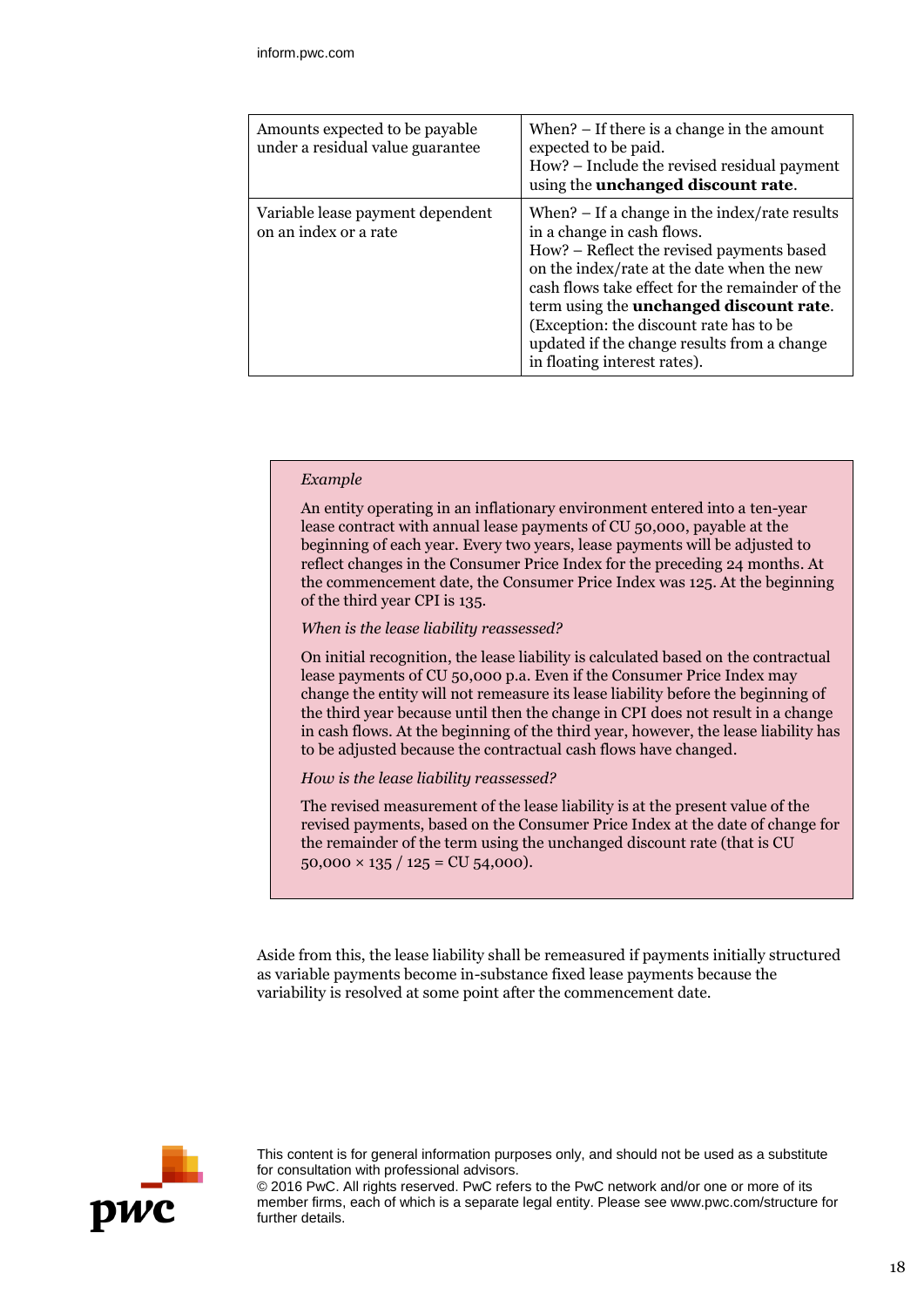Any remeasurement of the lease liability results in a corresponding adjustment of the right-of-use asset. If the carrying amount of the right-of-use asset has already been reduced to zero, the remaining remeasurement is recognised in profit or loss.

#### **Reassessment of a lease liability**



The right-of-use asset is also remeasured if the carrying amount of the provision for restoration costs has changed due to a revised estimate of expected costs. In that instance, the change in the carrying amount of the right-of-use asset is equal to the change in the carrying amount of the provision. If adjustments result in an addition the entity shall consider whether this is an indication that the new carrying amount of the right-of-use asset may not be fully recoverable.

## *Modification of a lease*

There are many different reasons why the parties to a contract might decide to renegotiate and modify an existing lease contract during the lease term. One objective might be to extend or shorten the term of an existing contract (with or without changing the other contractual terms); another reason might be to change the underlying asset (for example, a lessee already leases two floors of a building and the parties agree to add a third one). If the lessee is in financial difficulties, the lessor might agree to reduce lease payments as a concession to support a restructuring.

IFRS 16 defines a modification as a **change in the scope** of a lease, or the **consideration** for a lease, that was **not part of the original terms and conditions** of the lease. Any change that is triggered by a clause that is already part of the original lease contract (including changes due to a market rent review clause or the exercise of an extension option) is not regarded as a modification.



This content is for general information purposes only, and should not be used as a substitute for consultation with professional advisors.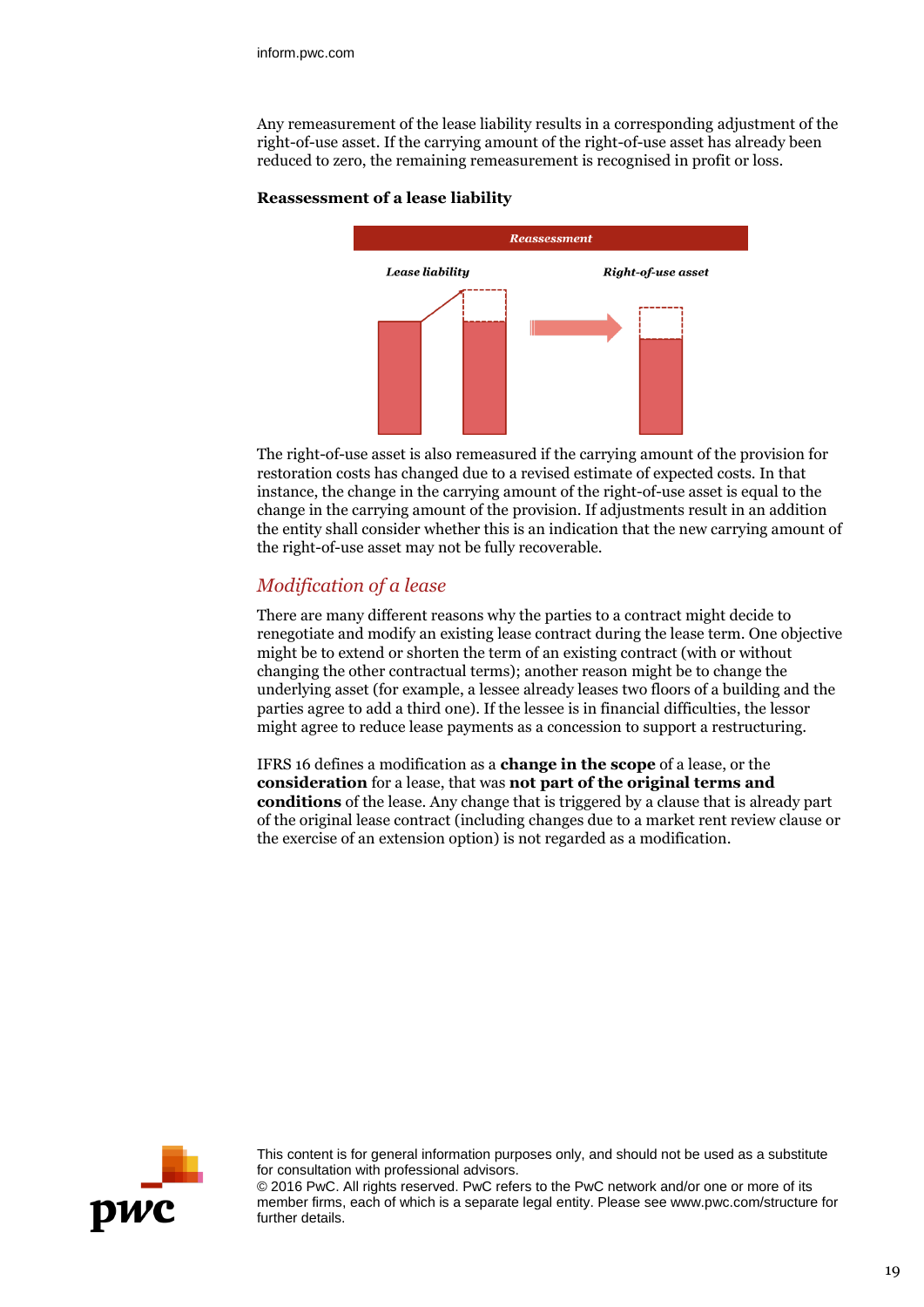The accounting for the modification of a lease depends on how the contract is modified. The standard distinguishes between three different scenarios:



#### **Modification of a lease**

An example for a renegotiation that would result in a change of the scope of the lease would be adding an additional floor to the existing lease of a building for the remaining lease term. The effective date of the modification is the date on which the parties agree to the modification of the lease.

In cases where the modification is not accounted for as a separate lease the lessee shall, in a first step, allocate the consideration in the modified contract between separate lease and non-lease components and determine the lease term of the modified lease (that is, reassess the previous estimation of the lease term).

#### Decrease in scope

If the lease is modified to **terminate the right of use of one or more underlying assets** (for example, a lessee already leases three floors of a building and the parties agree to reduce the lease by one floor for the remaining contractual term) or to **shorten the contractual lease term**, the lessee remeasures the lease liability at the effective date of the modification **using a revised discount rate.**  The revised discount rate is the interest rate implicit in the lease for the remainder of the lease term (or, if not readily determinable, the lessee's incremental borrowing rate at that time). Furthermore, it decreases the carrying amount of the right-of-use asset to reflect the partial or full termination of the lease. Any gain or loss relating to the partial or full termination is recognised in profit or loss.

#### *Example*

A lessee enters into a lease for 5,000 square metres of office space for ten years. The lease payments are fixed at CU 50,000 p.a. After five years, the parties amend the contract to reduce the office space by 2,500 square metres. From year 6 onwards, the annual lease payments will be CU30,000. At the beginning of year 6, the lessee's incremental borrowing rate is 5% (assume that the rate implicit in the lease at that date is not readily determinable).



This content is for general information purposes only, and should not be used as a substitute for consultation with professional advisors.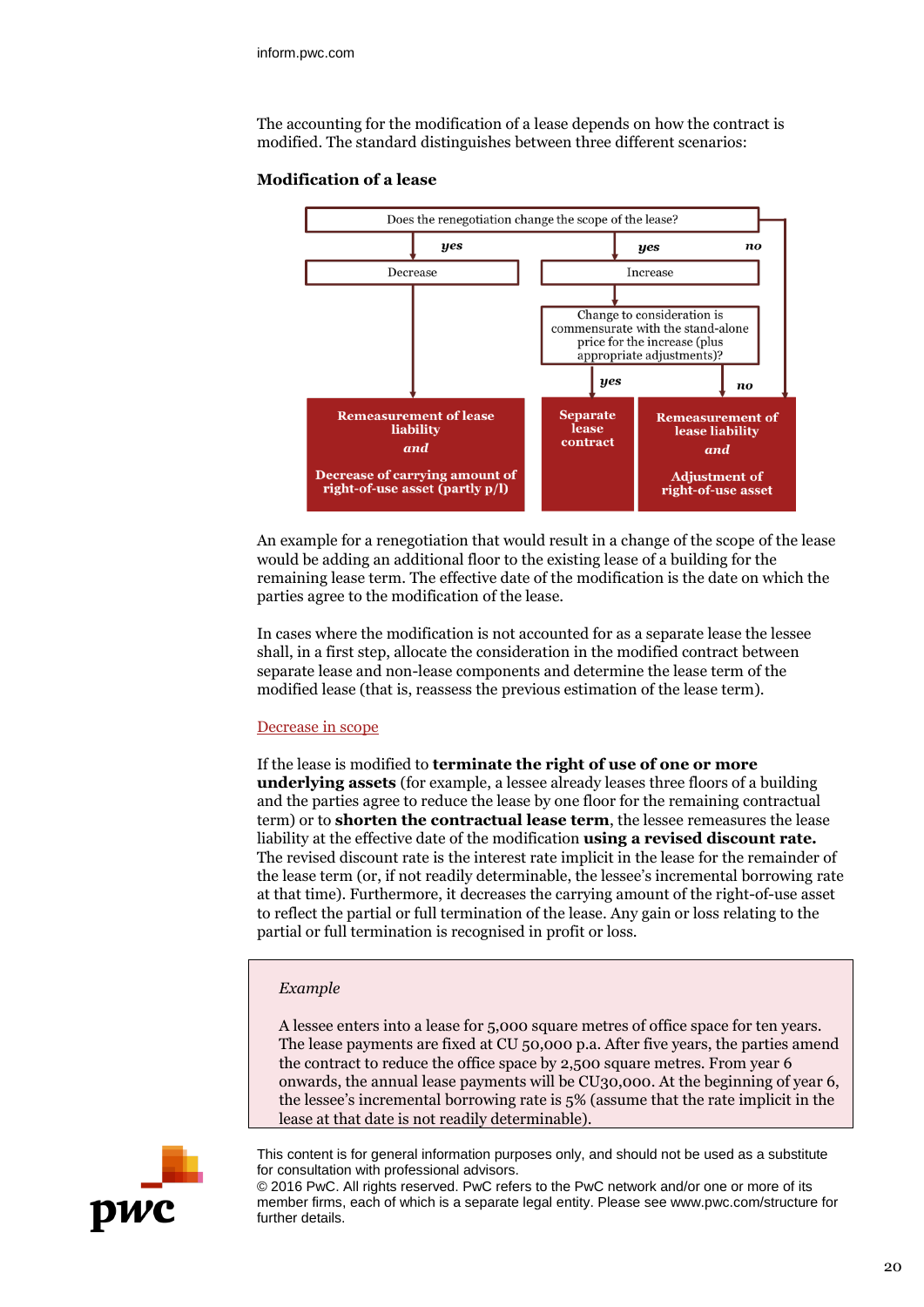The carrying amounts of the lease liability and right-of-use asset before modification are as follows:

Carrying amount of the right-of-use asset before the modification CU184,002 Carrying amount of the lease liability before the modification CU210,618

The value of the lease liability after the modification is CU129,884  $(= CU_30,000/1.05 + CU_30,000/1.05^2 + CU_30,000/1.05^3 + CU_30,000/1.05^4 +$ CU30,000/1.055).

In a first step, the right-of-use asset and the lease liability are reduced by 50%, because the original office space is reduced by 50%. The difference between these two amounts is recognised as a gain in profit or loss:

| $\vert$ (1) Decrease of the carrying amount of the right-of-use asset |  |  |
|-----------------------------------------------------------------------|--|--|
|                                                                       |  |  |
|                                                                       |  |  |
| CU <sub>92</sub> ,001                                                 |  |  |
| (50 % of carrying amount before modification)                         |  |  |
| CU <sub>13</sub> ,308                                                 |  |  |
|                                                                       |  |  |

In a second step, the right-of-use asset has to be adjusted to reflect the updated discount rate and the change in the consideration. Accordingly, the difference between the remaining lease liability (CU105,309) and the modified lease liability (CU129,884) is recognised as an adjustment to the right-of-use asset:

(2) Adjustment of the right-of-use asset

Right-of-use asset Financial liability

CU<sub>24</sub>,575

#### Increase in scope *with* a corresponding increase in the lease consideration

CU<sub>24</sub>,575

If there has been **an increase in the scope** of the lease *and* the **consideration for the lease increase is commensurate with the stand-alone price for the increase in scope**, the modification is accounted for as a **separate lease**. To be commensurate, the increase in the consideration does not need to be equal to the stand-alone price of the increase in scope. The standard makes clear that any 'appropriate adjustments' to reflect the circumstances of the particular contract are still in line with the assumption that a change in the consideration is commensurate. So for example a discount that reflects the costs the lessor would have incurred when looking for a new lessee (such as marketing costs), may be an appropriate adjustment.

It is important to note that an increase in the scope of the lease only arises if the parties add the right to use one or more underlying assets. The extension of an existing right of use (for example, by a change in the lease term) is not an increase in scope and, therefore, always results in the continuation of the existing lease. However, it is still accounted for as a modification of a lease.



This content is for general information purposes only, and should not be used as a substitute for consultation with professional advisors.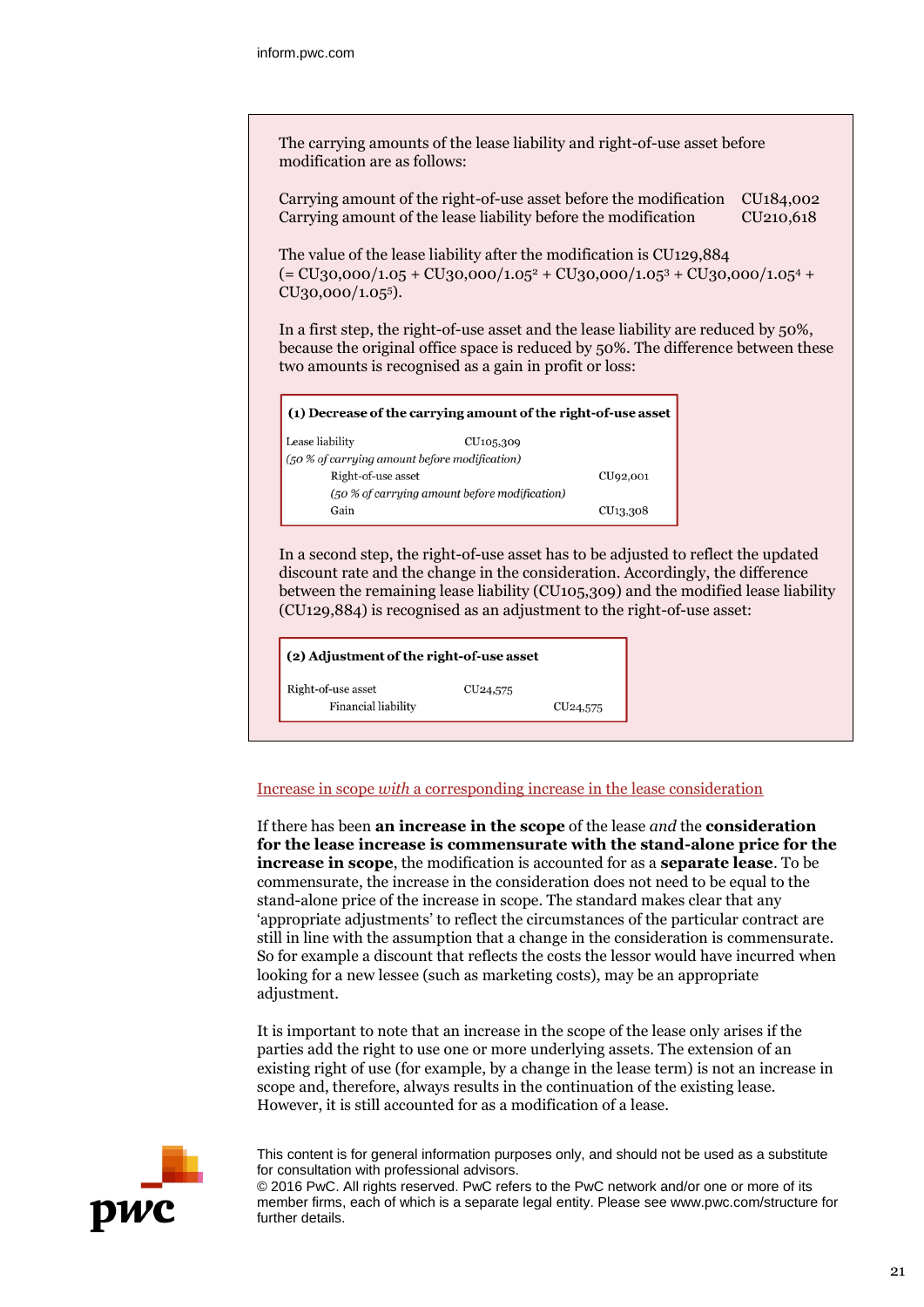#### **PwC observation:**

In practice, it might be difficult to decide whether an increase in consideration is commensurate with an increase in scope of the lease. According to IFRS 16, a change in consideration will still be commensurate with the change in the scope of the lease if it includes appropriate adjustments to reflect the circumstances of the particular contract. However, the assessment of whether an adjustment is appropriate will be highly judgmental.

#### Increase in scope *without* a corresponding increase in the lease consideration

If the consideration paid for the increase in the scope of the lease does **not increase by a commensurate amount** (that is, the stand-alone price for the increase in scope and any appropriate adjustments), the lessee remeasures the lease liability at the effective date of the modification using a revised discount rate and makes a corresponding adjustment to the right-of-use asset. The revised discount rate is the interest rate implicit in the lease for the remainder of the lease term (or, if not readily determinable, the lessee's incremental borrowing rate at that time).

#### *Example*

A lessee enters into a lease for 5,000 square metres of office space for ten years. The lease payments are fixed at CU100,000 p.a. After five years, the parties amend the contract for an additional 5,000 square metres. The annual lease payments increase to CU150,000. The market rent for the additional 5,000 square metres is CU100,000. At the beginning of year 6, the lessee's incremental borrowing rate is 7% (assume that the interest rate implicit in the lease at that date is not readily determinable).

The parties decided to add an additional right of use (that is, for 5,000 square metres of office space) and increase the scope of the lease. However, the additional lease payments are not commensurate with the stand-alone price for the additional office space and any appropriate adjustments. Accordingly, the modification is not accounted for as a separate lease but as an adjustment to the original lease. The modified lease liability is calculated as the present value of the five remaining lease payments (CU150,000 each) discounted using the lessee's incremental borrowing rate at the effective date of the lease modification (7%). This results in a (revised) lease liability of CU615,030. The difference between this amount and the carrying amount of the lease liability immediately before the modification of the lease is recognised as an adjustment to the right-of-use asset.

If, however, the consideration for the additional office space is increased by CU100,000 p.a. to CU200,000 p.a. (that is, by an amount equal to the standalone price for the additional right of use), the modification is instead accounted for as a second, separate lease for 5,000 square metres of office space over a five-year period.



This content is for general information purposes only, and should not be used as a substitute for consultation with professional advisors.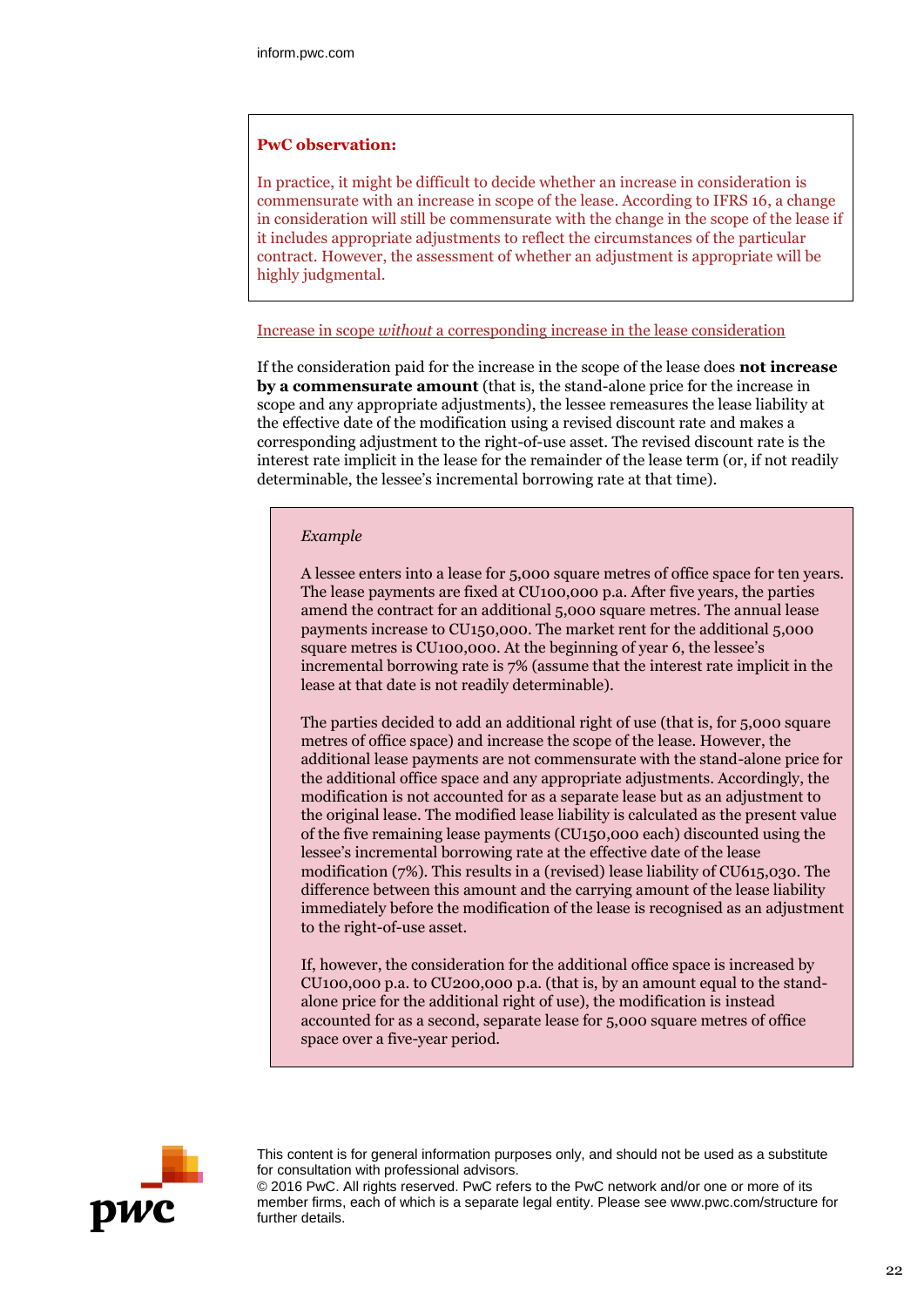#### Change in the lease consideration

If the parties to the contract change the consideration of the lease without increasing or decreasing the scope of the lease, the lessee remeasures the lease liability using the interest rate implicit in the lease for the remainder of the lease term (or, if not readily determinable, the lessee's incremental borrowing rate at the effective date of modification) and makes a corresponding adjustment to the right-of-use asset.

#### **PwC observation:**

IAS 17 did not contain guidance on accounting for modifications. Accordingly, although the guidance in IFRS 16 requires the application of judgement (for example, in assessing whether the increase in the consideration for the lease is commensurate with the stand-alone price for the additional right of use and any appropriate adjustments), it is expected that this will improve consistency in the accounting for lease modifications.

## *Other measurement models*

Aside from the cost model described above, IFRS 16 contains two alternative measurement models that can impact measurement for certain right-of-use assets:

- A right-of-use asset *must* be subsequently measured in accordance with the fair value model in **IAS 40** if the right-of-use asset meets the definition of investment property and the lessee has elected the fair value model in IAS 40.
- A right-of-use asset *can* be subsequently measured at the revalued amount in accordance with **IAS 16** if it relates to a class of property, plant and equipment and the lessee applies the revaluation model to all assets in that class.

## *Presentation and disclosures*

On the **balance sheet**, the right-of-use asset can be presented either separately or in the same line item in which the underlying asset would be presented. The lease liability can be presented either as a separate line item or together with other financial liabilities. If the right-of-use asset and the lease liability are not presented as separate line items, an entity discloses in the notes the carrying amount of those items and the line item in which they are included.

In the **statement of profit or loss and other comprehensive income**, the depreciation charge of the right-of-use asset is presented in the same line item/items in which similar expenses (such as depreciation of property, plant and equipment) are shown. The interest expense on the lease liability is presented as part of finance costs. However, the amount of interest expense on lease liabilities has to be disclosed in the notes.

In the **statement of cash flows**, lease payments are classified consistently with payments on other financial liabilities:

- The part of the lease payment that represents cash payments for the principal portion of the lease liability is presented as a cash flow resulting from financing activities.
- The part of the lease payment that represents interest portion of the lease liability is presented either as an operating cash flow or a cash flow resulting



This content is for general information purposes only, and should not be used as a substitute for consultation with professional advisors.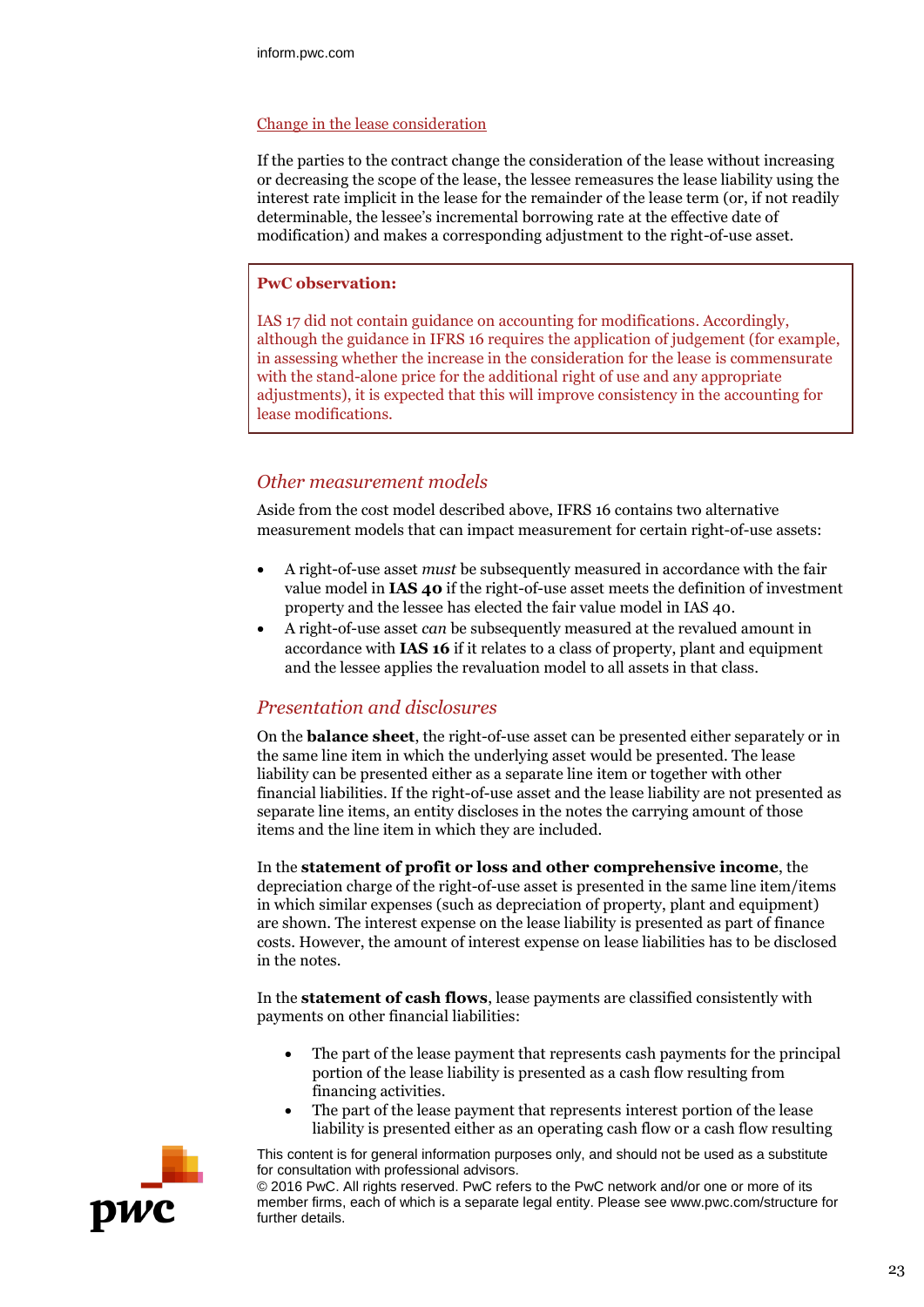from financing activities (in accordance with the entity's accounting policy regarding the presentation of interest payments).

 Payments on short-term leases, for leases of low-value assets and variable lease payments not included in the measurement of the lease liability are presented as an operating cash flow.

To provide users with information that allows them to assess the amount, timing and uncertainty of lease payments, IFRS 16 includes enhanced **disclosure** requirements. The most important disclosures are shown in the Appendix to this publication.



This content is for general information purposes only, and should not be used as a substitute for consultation with professional advisors.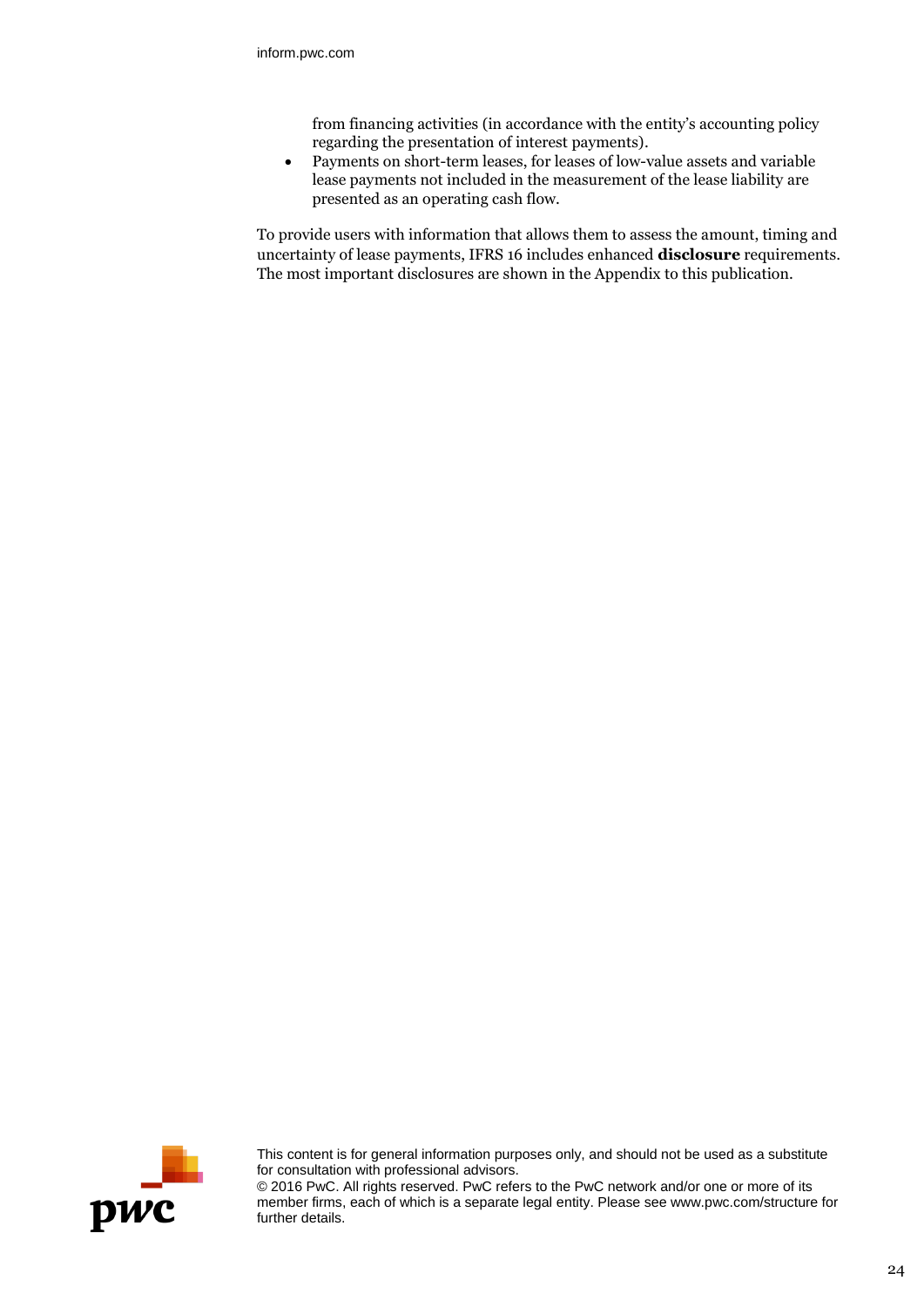# *Lessor accounting*

IFRS 16 does not contain substantial changes to lessor accounting compared to IAS 17. The lessor still has to classify leases as either finance or operating, depending on whether substantially all of the risk and rewards incidental to ownership of the underlying asset have been transferred. For a finance lease, the lessor recognises a receivable at an amount equal to the net investment in the lease which is the present value of the aggregate of lease payments receivable by the lessor and any unguaranteed residual value. If the contract is classified as an operating lease, the lessor continues to present the underlying assets.

There are, however, some changes to current requirements worth mentioning.

#### *Subleases*

#### **Structure of a sublease**



Under IAS 17, a **sublease** was classified with reference to the underlying asset. IFRS 16 now requires the lessor to evaluate the sublease with reference to the right-of-use asset. Because, typically, the fair value of the right-of-use asset is below the fair value of the underlying asset, subleases are now more likely to be classified as finance leases. Aside from this, since the lessor of the sublease is, at the same time, the lessee with respect to the head lease, it will in any case have to recognise an asset on its balance sheet – as a right-of-use asset with respect to the head lease (if the sublease is classified as an operating lease) or a lease receivable with respect to the sublease (if the sublease is classified as a finance lease).

If the head lease is a short-term lease, the sublease shall be classified as an operating lease.

For a sublease that results in a finance lease, the intermediate lessor is not permitted to offset the remaining lease liability (from the head lease) and the lease receivable (from the sublease). The same is true for the lease income and lease expense relating to head lease and sublease of the same underlying asset.

## *Manufacturer/dealer lessor*

The guidance regarding when and to what extent a manufacturer/dealer lessor should recognise profit or loss remains almost unchanged. According to IFRS 16:

- revenue is the fair value of the underlying asset, or, if lower, the present value of the lease payments accruing to the lessor, discounted using a market rate of interest;
- cost of sale is the cost, or carrying amount if different, of the underlying asset less the present value of the unguaranteed residual value; and



This content is for general information purposes only, and should not be used as a substitute for consultation with professional advisors.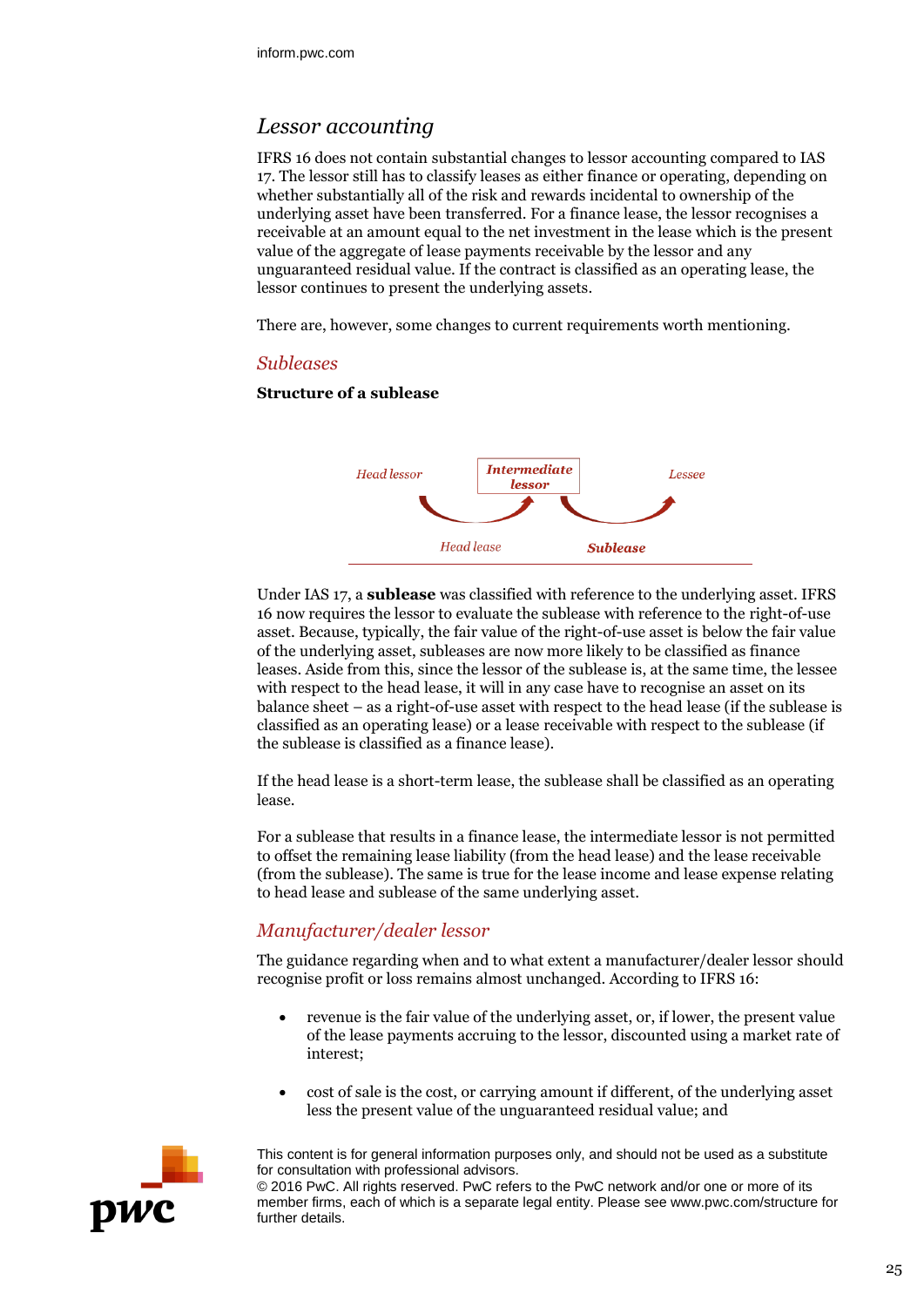selling profit or loss is the difference between revenue and the cost of sale recognised in accordance with an entity's policy for outright sales to which IFRS 15 applies.

A manufacturer or dealer lessor shall recognise selling profit or loss on a finance lease at the commencement date, regardless of whether the lessor transfers the underlying asset as described in IFRS 15.

Aside from this, the new guidance on identifying a lease (as described at the beginning of this In depth) also affects the lessor.

## *Modification of a lease*

IAS 17 is silent about how to account for the **modification of a lease** for lessors. To avoid diversity in practice, IFRS 16 includes specific rules:

#### Modification of an operating lease

The modification of an operating lease should be accounted for as a **new lease by the lessor**. Any prepaid or accrued lease payments are considered to be payments for the new lease (that is, they will be spread over the new term of the modified lease).

#### Modification of a finance lease

A lessor accounts for the modification of a finance lease as a separate lease if:

- the modification increases the scope of the lease; and
- the consideration for the lease increases by an amount commensurate with the stand-alone price for the increase in scope and any appropriate adjustments to that price to reflect the circumstances of the particular contract.

This mirrors the guidance for lessees.

If one of the above criteria is not met, the lessor has to assess whether the modification would have resulted in either an operating or a finance lease if it had been in effect at inception of the lease:

- If the lease would have been classified as an operating lease, the lessor accounts for the modification as a new lease (operating lease). The carrying amount of the underlying asset that has to be recognised is measured as the net investment in the original lease immediately before the lease modification.
- If the lease would have been classified as a finance lease, the lessor accounts for the lease modification in accordance with IFRS 9.



This content is for general information purposes only, and should not be used as a substitute for consultation with professional advisors.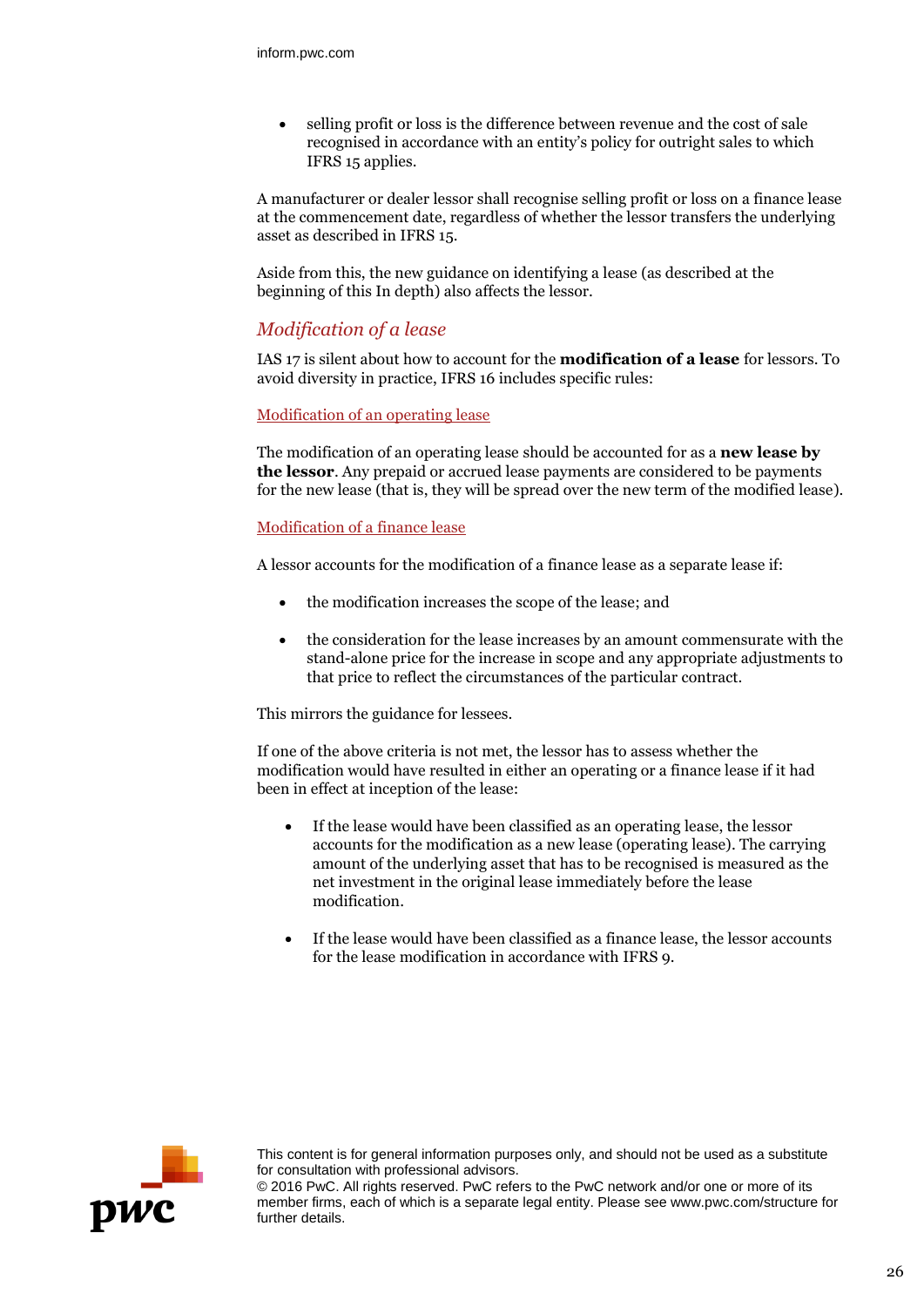# *Sale and leaseback transactions*

## *Determining whether the transfer is a sale*

Aside from lessee accounting, the accounting for sale and leaseback transactions is one of the main areas in which the new lease standard changes the current guidance. The accounting for sale and leaseback transactions under **IAS 17** mainly depended on whether the **leaseback** was classified as a finance or an operating lease. Under **IFRS 16** the determining factor is whether the **transfer** of the asset qualifies as a sale in accordance with IFRS 15. An entity shall apply the requirements for determining when a performance obligation is satisfied in IFRS 15 to make this assessment.

#### **Structure of a sale and leaseback**



## *Transfer of the asset is a sale*

If the buyer-lessor has obtained control of the underlying asset and the transfer is classified as a sale in accordance with IFRS 15, the **seller-lessee** measures a right-ofuse asset arising from the leaseback as the proportion of the previous carrying amount of the asset that relates to the right of use retained. The gain (or loss) that the seller-lessee recognises is limited to the proportion of the total gain (or loss) that relates to the rights transferred to the buyer-lessor.

If the consideration for the sale is not equal to the fair value of the asset, any resulting difference represents either a prepayment of lease payments (if the purchase price is below market terms) or an additional financing (if the purchase price is above market terms). The same logic applies if the lease payments are not at market rates.

The **buyer-lessor** accounts for the purchase in accordance with applicable standards (such as IAS 16 if the underlying asset is property, plant or equipment), and for the leaseback in accordance with IFRS 16.

*Example (from the perspective of the seller-lessee)*

A seller-lessee sells a building to an unrelated buyer-lessor for cash of CU2,000,000. The fair value of the building at that time is CU1,800,000; the carrying amount immediately before the transaction is CU1,000,000.

At the same time, the seller-lessee enters into a contract with the buyer-lessor for the right to use the building for 18 years, with annual payments of CU120,000 payable at the end of each year. The interest rate implicit in the lease is 4.5%, which results in a present value of the annual payments of CU1,459,200.

The transfer of the asset to the buyer-lessor has been assessed as meeting the definition of a sale under IFRS 15.

Financing transaction

Since the consideration (CU2,000,000) exceeds the fair value (CU1,800,000) of the building, the agreement contains a financing transaction:



This content is for general information purposes only, and should not be used as a substitute for consultation with professional advisors.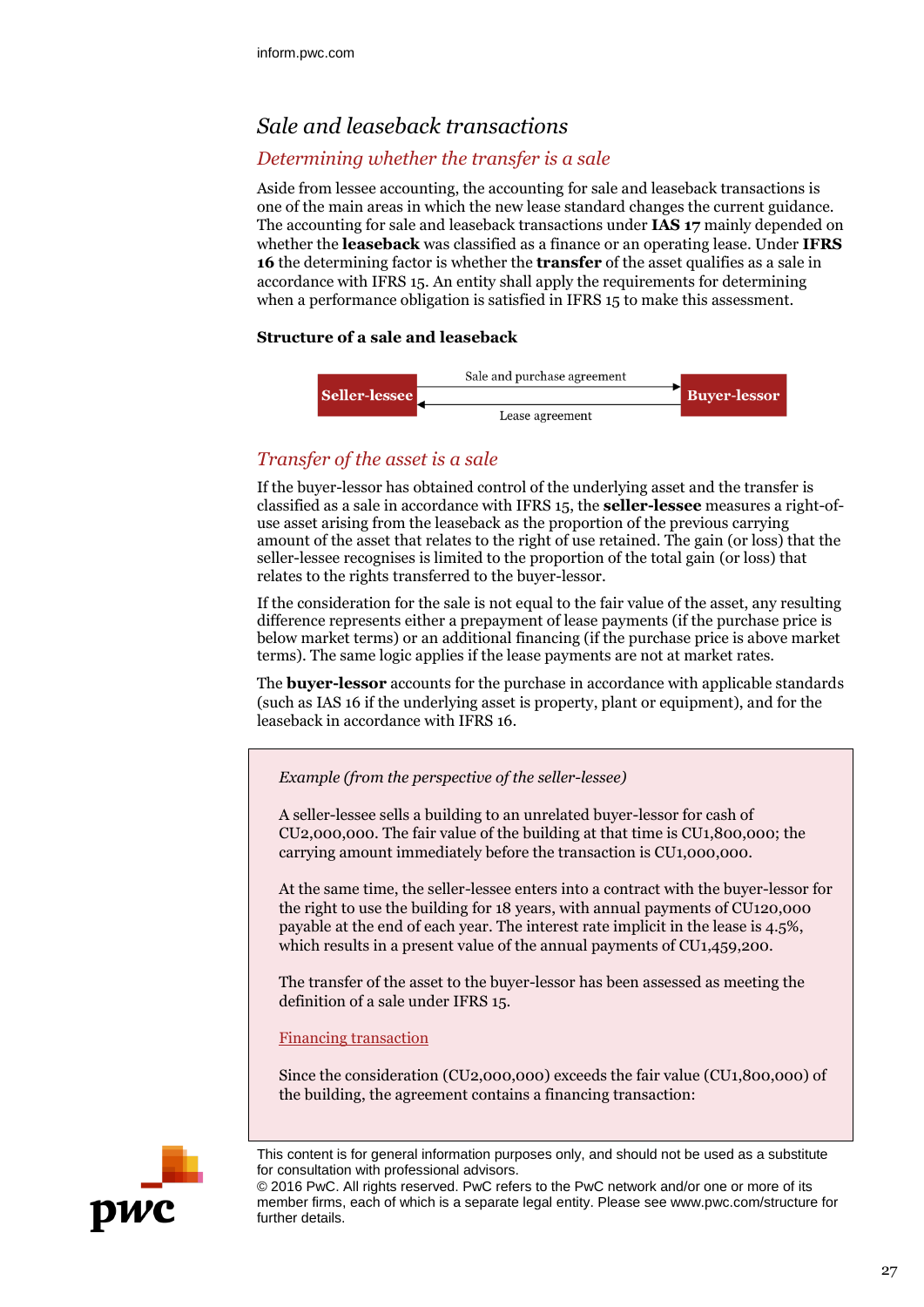| $(1)$ Financing transaction |                     |            |  |
|-----------------------------|---------------------|------------|--|
| Cash                        | CU 200,000          |            |  |
|                             | Financial liability | CU 200,000 |  |

#### Sale and Leaseback

The seller-lessee initially recognises a right-of-use asset as the proportion of the previous carrying amount (CU1,000,000) that reflects the right of use retained. The proportion is calculated by dividing the present value of the lease payment (CU 1,459,200) less the part of the lease payments that is just a repayment of the financing granted to the seller-lessee (CU 200,000) [= CU1,259,200] by the fair value of the asset (CU1,800,000).

> CU 1,259,200  $\cdot \times$  CU 1,000,000 CU 1,800,000  $=$  CU 699,555

The gain on sale is calculated as a proportion of the total gain of CU 800,000 (purchase price less financing element less carrying amount of the building), representing the ratio between the rights effectively transferred to the buyer (= Fair value of the building less the right-of-use asset obtained by the seller-lessee) and the fair value of the building:

| CU 1,800,000 - CU 1,259,200 | $\times$ CU 800,000 |
|-----------------------------|---------------------|
| CU 1,800,000                |                     |
| $=$ CU 240,355              |                     |

The final accounting entries are as follows:

| Cash<br>CU 1,800,000<br>Right-of-use asset<br>CU<br>699,555<br><b>Building</b><br>CU 1,000,000<br>Financial liability<br>CU 1,259,200 | (2) Sale and lease back |  |  |  |
|---------------------------------------------------------------------------------------------------------------------------------------|-------------------------|--|--|--|
|                                                                                                                                       |                         |  |  |  |
|                                                                                                                                       |                         |  |  |  |
|                                                                                                                                       |                         |  |  |  |
|                                                                                                                                       |                         |  |  |  |
| CU<br>240,355                                                                                                                         | Gain                    |  |  |  |

## *Transfer of the asset is not a sale*

If the transfer is not a sale (that is, the buyer-lessor does not obtain control of the asset in accordance with IFRS 15), the seller-lessee does not derecognise the transferred asset and accounts for the cash received as a financial liability. The buyerlessor does not recognise the transferred asset and, instead, accounts for the cash paid as a financial asset (receivable).



This content is for general information purposes only, and should not be used as a substitute for consultation with professional advisors.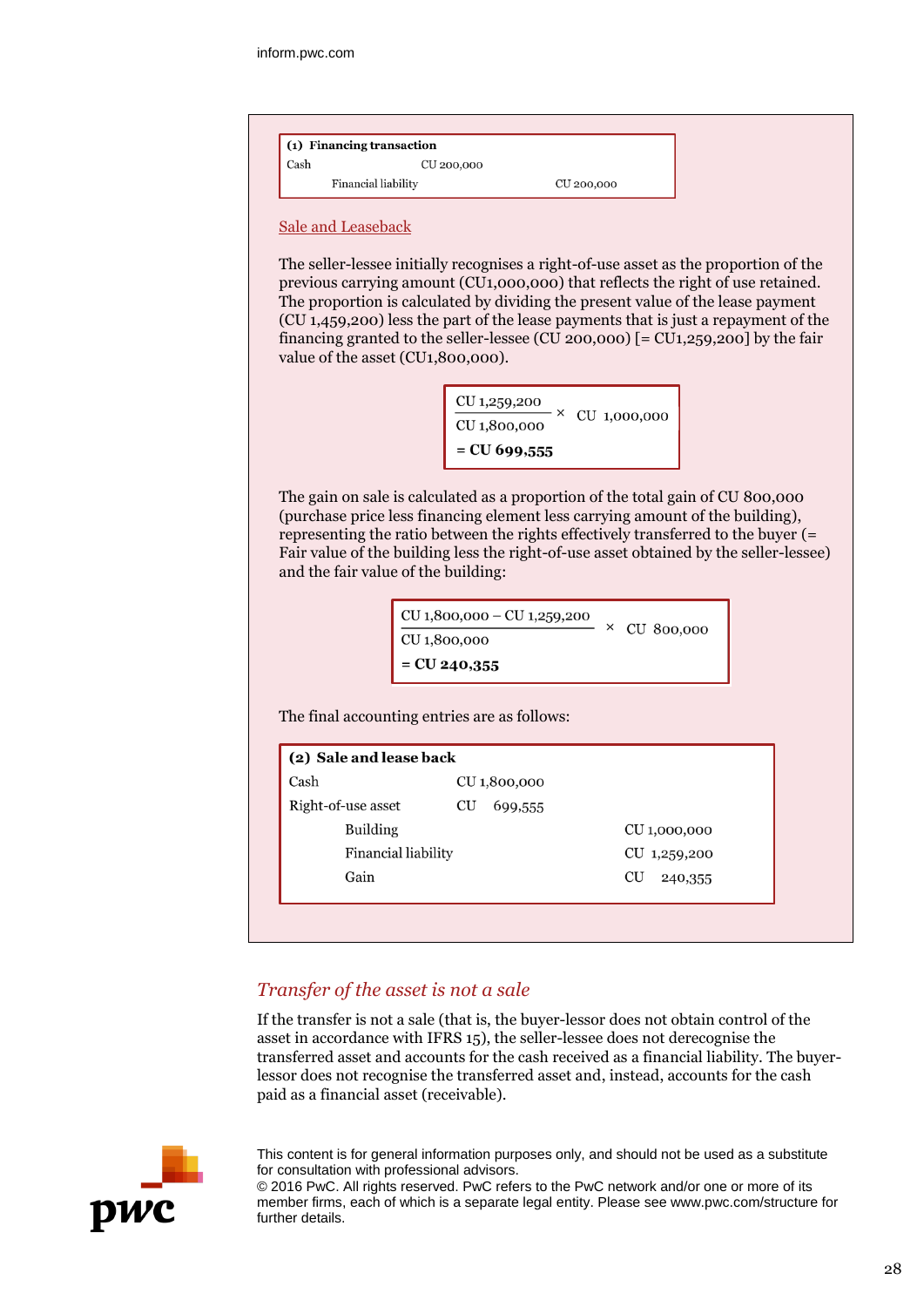# *Transition*

IFRS 16 is **effective** for reporting periods beginning on or after **1 January 2019** (for entities within the EU this is subject to EU endorsement). Earlier application is permitted, but only in conjunction with IFRS 15. This means that an entity is not allowed to apply IFRS 16 before applying IFRS 15. The **date of initial application** is the beginning of the annual reporting period in which an entity first applies IFRS 16.

## *Definition of a lease*

Entities are not required to reassess existing lease contracts but can elect to apply the guidance regarding the definition of a lease only to contracts entered into (or changed) on or after the date of initial application ('grandfathering'). This applies to both contracts that were not previously identified as containing a lease applying IAS 17/IFRIC 4 and those that were previously identified as leases in IAS 17/IFRIC 4. If an entity chooses this expedient it shall be applied to all of its contracts.

Acknowledging the potentially significant impact of the new lease standard on a lessee's financial statements, IFRS 16 does not require a full retrospective application in accordance with IAS 8 but allows a **'simplified approach'**. Full retrospective application is optional.

## *Simplified approach – lessee accounting*

If a lessee elects the 'simplified approach', it does not restate comparative information. Instead, the cumulative effect of applying the standard is recognised as an adjustment to the opening balance of retained earnings (or other component of equity, as appropriate) at the date of initial application.

| <b>Balance sheet item</b>                             | <b>Measurement</b>                                                                                                                                                                                                                                                                                                                                                            |  |
|-------------------------------------------------------|-------------------------------------------------------------------------------------------------------------------------------------------------------------------------------------------------------------------------------------------------------------------------------------------------------------------------------------------------------------------------------|--|
|                                                       | Leases previously classified as operating leases                                                                                                                                                                                                                                                                                                                              |  |
| Lease liability                                       | Remaining lease payments, discounted using<br>lessee's incremental borrowing rate at the date of<br>initial application.                                                                                                                                                                                                                                                      |  |
| Right-of-use asset                                    | Retrospective calculation, using a discount rate<br>based on lessee's incremental borrowing rate at<br>the date of initial application.<br>or<br>Amount of lease liability (adjusted by the amount<br>of any previously recognised prepaid or accrued<br>lease payments relating to that lease).<br>(Lessee can choose one of the alternatives on a<br>lease-by-lease basis.) |  |
| <b>Leases previously classified as finance leases</b> |                                                                                                                                                                                                                                                                                                                                                                               |  |
| Lease liability                                       | Carrying amount of the lease liability immediately<br>before the date of initial application.                                                                                                                                                                                                                                                                                 |  |
| Right-of-use asset                                    | Carrying amount of the lease asset immediately<br>before the date of initial application.                                                                                                                                                                                                                                                                                     |  |



This content is for general information purposes only, and should not be used as a substitute for consultation with professional advisors.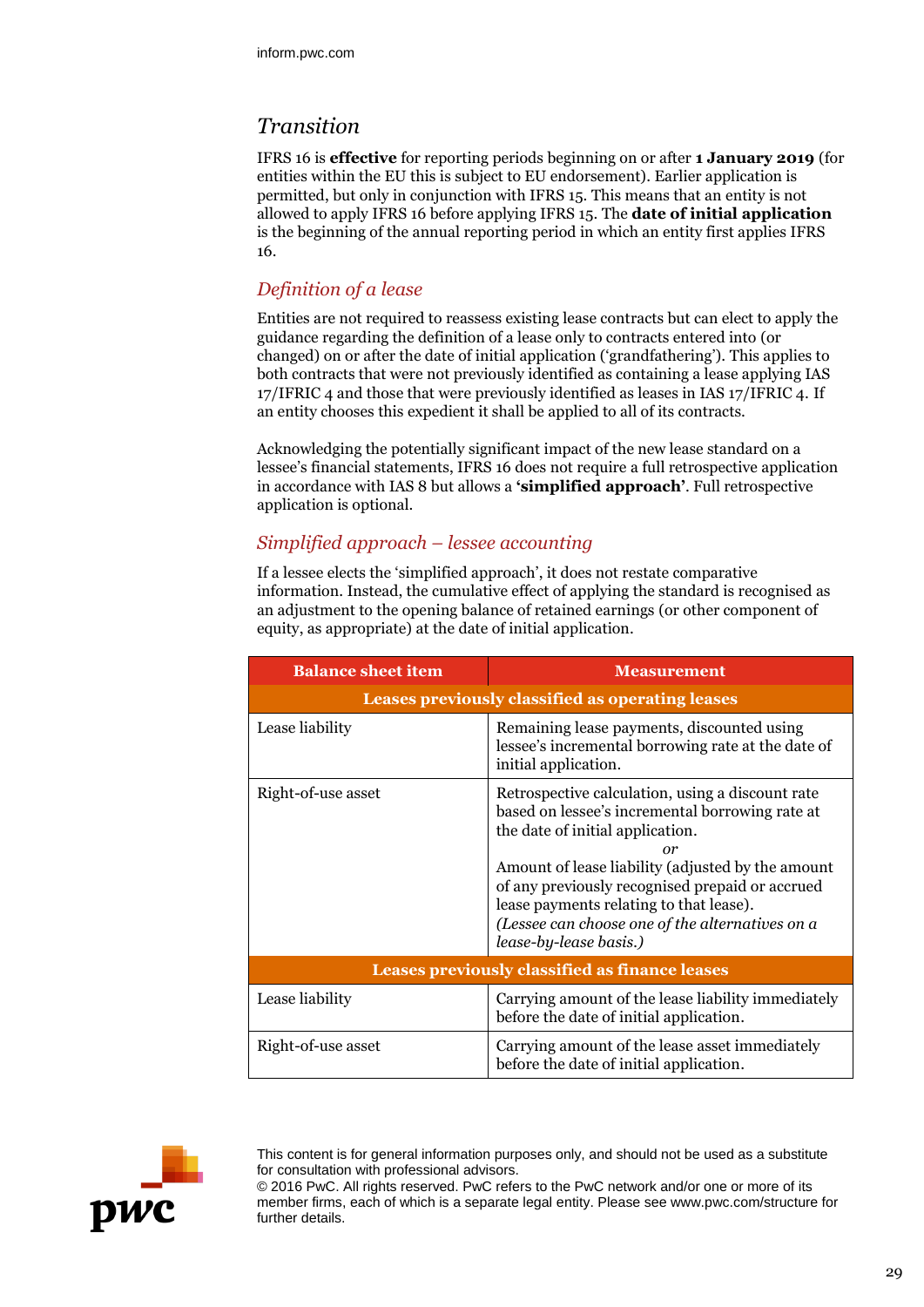A lessee is not required to apply the new lessee accounting model to leases for which the lease term ends within 12 months after the date of initial application.

## *Simplified approach – lessor accounting*

Lessor accounting stays largely the same as under IAS 17. The only significant change is that, under IFRS 16, subleases must be classified either as finance or as operating leases, with reference to the right-of-use asset resulting from the head lease.

Hence, the lessor is not required to make any adjustments on transition except for the reassessment of operating subleases ongoing at the date of initial application. The analysis is made on the basis of the remaining contractual terms and conditions of the head lease and the sublease. If operating subleases are now classified as finance leases, the lessor accounts for the sublease as a new finance lease entered into on the date of initial application.

## *Simplified approach – sale and leaseback*

Sale and leaseback transactions entered into before the date of initial application are not reassessed. In the case of a finance leaseback, the seller-lessee continues to amortise any gain on sale over the term of the lease. In the case of an operating leaseback, any deferred gain or loss due to off-market terms is accounted for as an adjustment to the leaseback right-of-use asset.

## *Retrospective application*

If an entity chooses not to use the simplified approach, it has to apply IFRS 16 retrospectively to each prior reporting period in accordance with IAS 8, 'Accounting Policies, Changes in Accounting Estimates and Errors'.



This content is for general information purposes only, and should not be used as a substitute for consultation with professional advisors.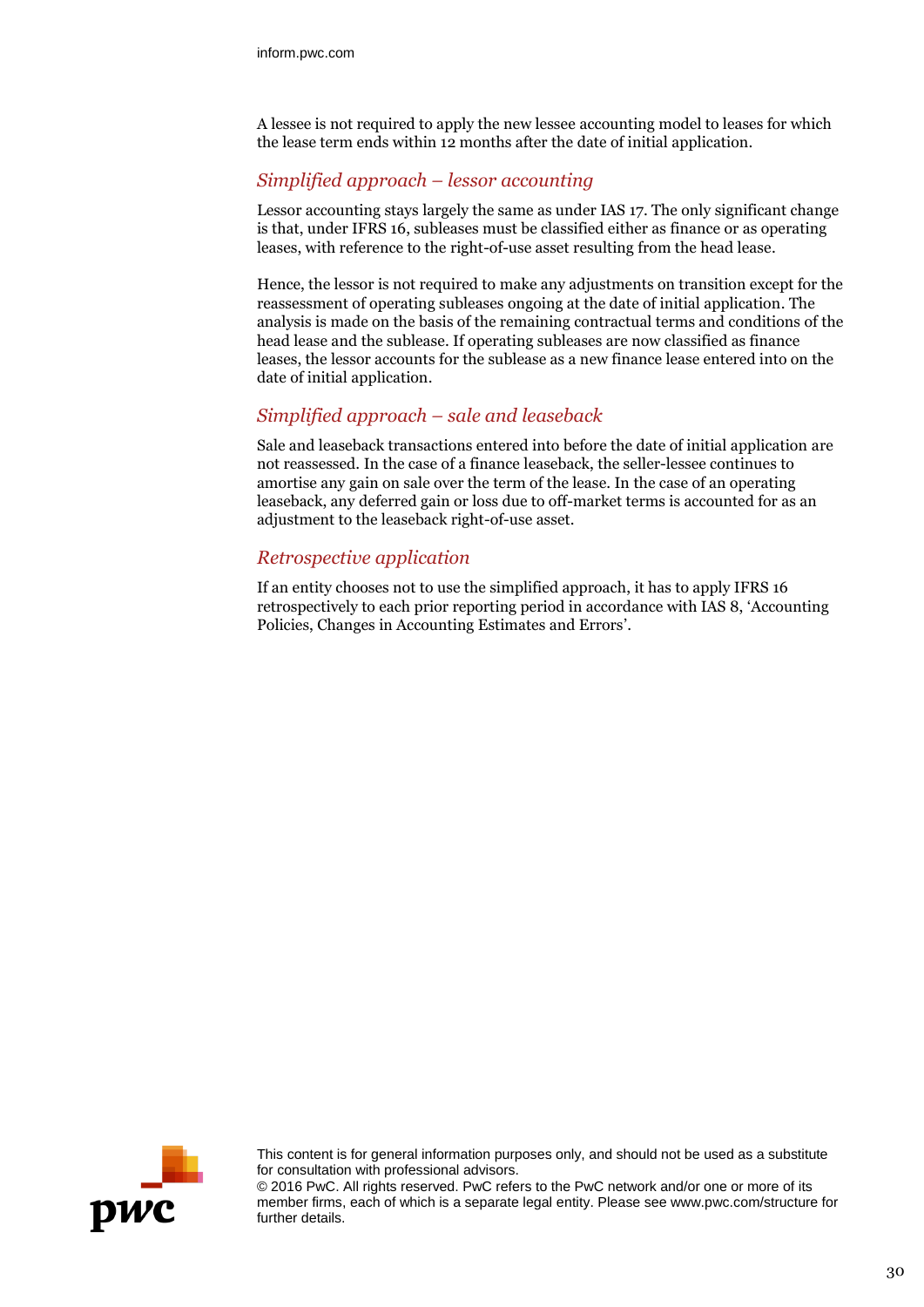# *Appendix*

## *Disclosure requirements for lessees\**

| <b>Right-of-use asset</b>                                                     |
|-------------------------------------------------------------------------------|
| Depreciation charge (by class of underlying asset)                            |
| Carrying amount (by class of underlying asset)                                |
| Additions                                                                     |
| <b>Lease liabilities</b>                                                      |
| Interest expense                                                              |
| Maturity analysis in accordance with paragraph 39 and B11 of IFRS 7           |
| <b>Recognition and measurement exemptions</b>                                 |
| Expense relating to short-term leases                                         |
| Expense relating to leases of low-value assets                                |
| <b>Other disclosures relating to income statement</b>                         |
| Expense relating to variable lease payments not included in lease liabilities |
| Income from subleasing right-of-use assets                                    |
| Gains or losses arising from sale and leaseback transactions                  |
| <b>Total cash outflow for leases</b>                                          |
| <b>Future cash outflows from </b>                                             |
| Variable lease payments                                                       |
| (includes key variables on which payments depend and how they affect them)    |
| Extension options and termination options                                     |
| Residual value guarantees                                                     |
| Leases not yet commenced to which the entity is committed                     |
| Short-term lease commitments                                                  |
| <b>Qualitative disclosures</b>                                                |
| Nature of the lessee's leasing activities                                     |
| Restrictions or covenants imposed by leases                                   |
| Sale and leaseback transactions                                               |

\* This table covers the major disclosure requirements; depending on the particular facts and circumstances, additional disclosures might be necessary.



This content is for general information purposes only, and should not be used as a substitute for consultation with professional advisors.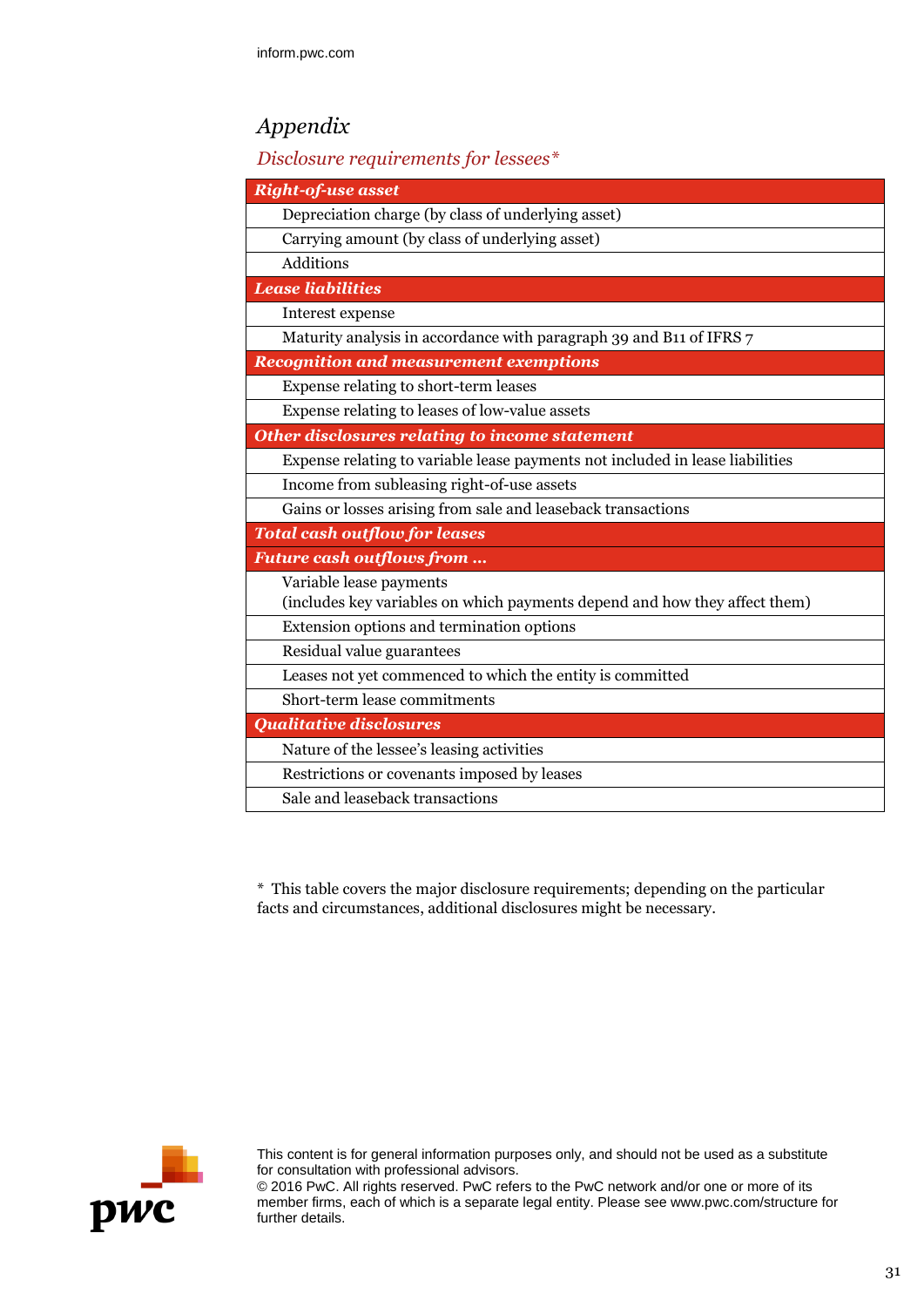# *Disclosure requirements for lessors\**

| <b>Finance lease</b>                                                                                                                                                                  |
|---------------------------------------------------------------------------------------------------------------------------------------------------------------------------------------|
| Selling profit or loss                                                                                                                                                                |
| Finance income on the net investment in the lease                                                                                                                                     |
| Lease income relating to variable lease payments not included in the measurement of<br>the lease receivable                                                                           |
| Qualitative and quantitative explanation of the significant changes in the carrying<br>amount of the net investment in the lease                                                      |
| Maturity analysis of lease receivable for a minimum of each of the first five years plus a<br>total amount for the remaining years; reconciliation to the net investment in the lease |
| <b>Operating lease</b>                                                                                                                                                                |
| Lease income, separately disclosing income relating to variable lease payments that do<br>not depend on an index or rate                                                              |
| Maturity analysis of lease payments for a minimum of each of the first five years plus a<br>total amount for the remaining years                                                      |
| Disclosure requirements in IAS 36, IAS 38, IAS 40 and IAS 41 for assets subject to<br>operating leases                                                                                |
| Disclosure requirements in IAS 16 for items of property, plant and equipment subject<br>to an operating lease                                                                         |
| <b>Qualitative disclosures for all leases</b>                                                                                                                                         |
| Nature of the lessor's leasing activities                                                                                                                                             |
| Management of the risk associated with any rights that the lessor retains in underlying<br>assets                                                                                     |
| <b>Relevant requirements of IFRS 7</b>                                                                                                                                                |

\* This table covers the major disclosure requirements; depending on the particular facts and circumstances, additional disclosures might be necessary.



This content is for general information purposes only, and should not be used as a substitute for consultation with professional advisors.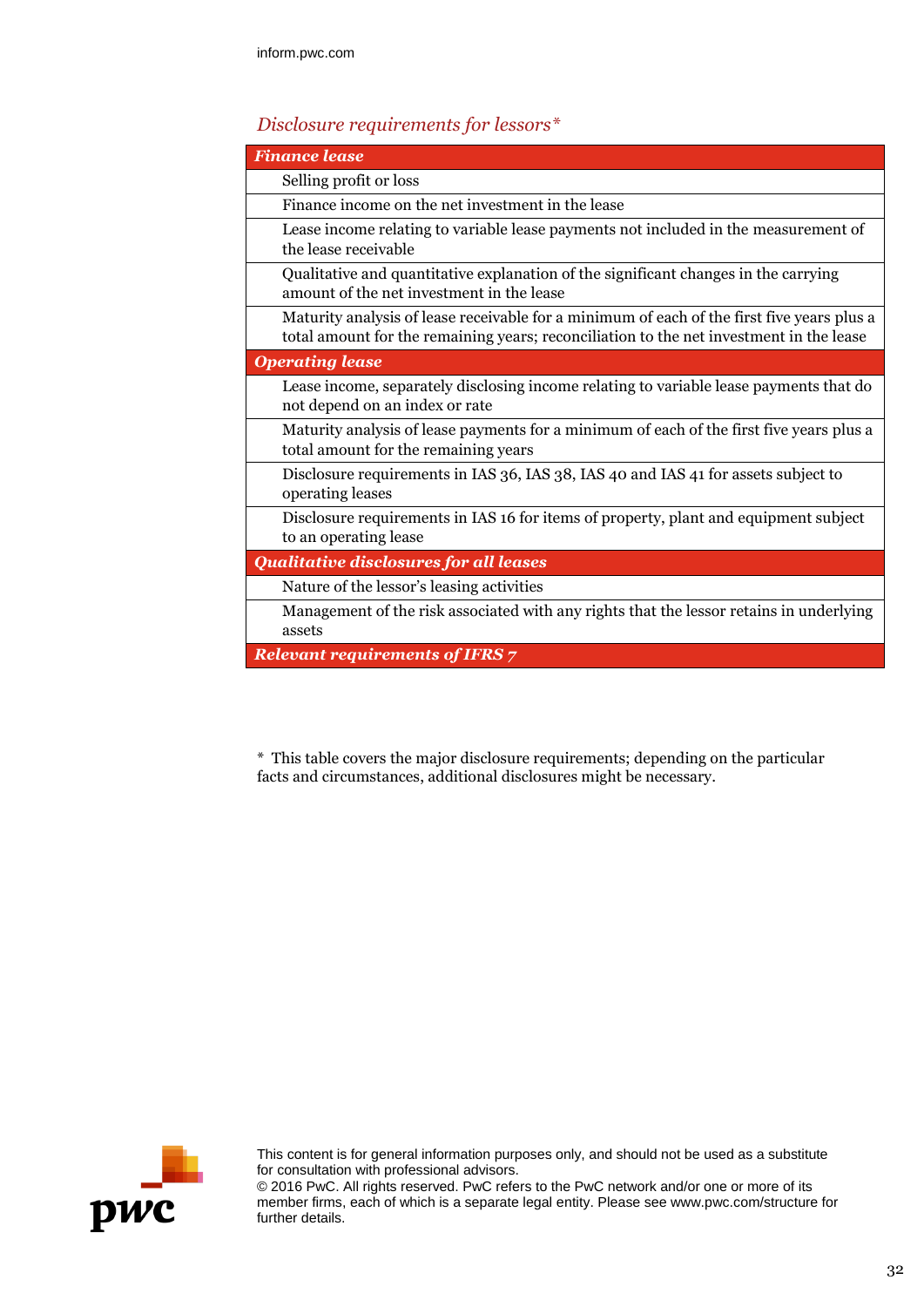## *Comparison of IFRS 16 and IAS 17/IFRIC 4 – overview of the main differences*

| <b>Issue</b>                             | <b>IFRS 16</b>                                                                                                                                                                                                                                                                             | IAS 17/IFRIC 4                                                                                                                                                                                                                            |
|------------------------------------------|--------------------------------------------------------------------------------------------------------------------------------------------------------------------------------------------------------------------------------------------------------------------------------------------|-------------------------------------------------------------------------------------------------------------------------------------------------------------------------------------------------------------------------------------------|
| Definition of a<br>lease                 | Right to use an asset, that is:<br>identified asset, and<br>right to control the use                                                                                                                                                                                                       | In general similar to IFRS 16,<br>but different detailed guidance                                                                                                                                                                         |
| <b>Separating</b><br>lease<br>components | Separate component, if:<br>separate benefit for<br>lessee, and<br>not highly dependent on,<br>٠<br>or highly interrelated<br>with, other component                                                                                                                                         | No specific guidance<br>(except for lease of land and<br>building)                                                                                                                                                                        |
| Combination<br>of contracts              | Combine contracts if certain<br>criteria are met                                                                                                                                                                                                                                           | No comprehensive guidance<br>(see SIC 27)                                                                                                                                                                                                 |
| <b>Exemptions</b>                        |                                                                                                                                                                                                                                                                                            |                                                                                                                                                                                                                                           |
| Short-term<br>lease (lessee)             | Lease term $\leq 12$ months<br>(provided there is no purchase<br>option)                                                                                                                                                                                                                   | N <sub>0</sub>                                                                                                                                                                                                                            |
| Low-value<br>assets (lessee)             | Value $\leq$ USD5,000                                                                                                                                                                                                                                                                      | N <sub>0</sub>                                                                                                                                                                                                                            |
| <b>Lessee</b><br>accounting              |                                                                                                                                                                                                                                                                                            |                                                                                                                                                                                                                                           |
| <b>Balance</b> sheet                     | Right-of-use asset and lease<br>liability for almost every lease                                                                                                                                                                                                                           | Operating lease:<br>No asset or liability recognised<br>(only accruals or prepayments)<br>Finance lease: Leased asset<br>and lease liability                                                                                              |
| Variable lease<br>payments               | Part of the lease liability if they<br>depend on index/rate                                                                                                                                                                                                                                | Not part of the lease liability                                                                                                                                                                                                           |
| Income<br>statement                      | Single approach<br>Right-of-use asset:<br>$\bullet$<br>depreciation<br>Lease liability: effective<br>$\bullet$<br>interest rate method<br>Variable lease payments not<br>included in lease liability (that<br>is, not depending on<br>index/rate)                                          | <b>Operating lease:</b> Lease<br>payments on a straight-line<br>basis<br>Finance lease:<br>Leased asset: depreciation<br>Lease liability: effective<br>interest rate method<br>Variable lease payments not<br>included in lease liability |
| Cash flow<br>statement                   | Part of lease payment that<br>represents principal portion:<br>Cash flow resulting from<br>financing activities<br>Part of lease payment that<br>represents interest portion:<br>operating cash flow or cash flow<br>resulting from financing activities<br>(depending on entity's policy) | Operating lease: operating<br>cash flow<br>Finance lease: Similar to IFRS<br>16                                                                                                                                                           |



This content is for general information purposes only, and should not be used as a substitute for consultation with professional advisors.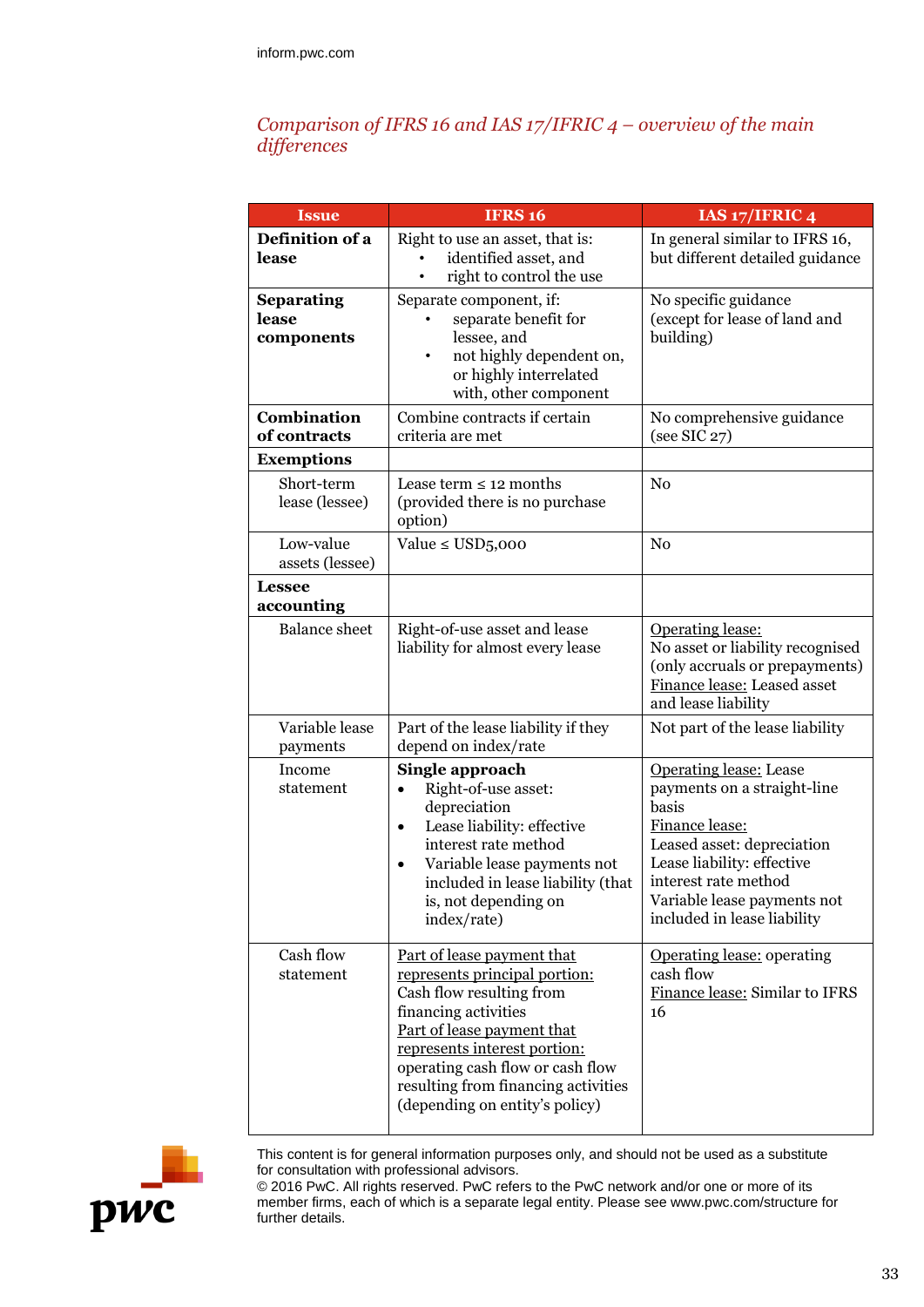|                             | Payments for short-term leases,<br>for lease of low-value assets and<br>variable lease payments not<br>included in lease liability:<br>operating cash flow                                                                                                                                |                                                      |  |
|-----------------------------|-------------------------------------------------------------------------------------------------------------------------------------------------------------------------------------------------------------------------------------------------------------------------------------------|------------------------------------------------------|--|
| <b>Lessor</b><br>accounting |                                                                                                                                                                                                                                                                                           |                                                      |  |
| <b>Balance</b> sheet        | Classification as finance or operating lease<br>$\bullet$<br>Finance lease: derecognition of the underlying asset,<br>$\bullet$<br>recognition of a lease receivable at amount equal to the net<br>investment in the lease<br>Operating lease: continue to recognise the underlying asset |                                                      |  |
| Income<br>statement         | Finance lease: interest measured using the effective interest rate<br>method<br><b>Operating lease:</b> lease payments on straight-line basis                                                                                                                                             |                                                      |  |
| <b>Subleases</b>            | Classification of sublease refers to<br>right-of-use asset                                                                                                                                                                                                                                | Classification of sublease<br>refers to leased asset |  |
| <b>Modifications</b>        | Adjustment of existing lease,<br>٠<br>$\alpha$<br>accounted for as a separate<br>lease,<br>depending on kind of<br>modification                                                                                                                                                           | No specific guidance                                 |  |
| Sale and<br>leaseback       | Distinction based on whether<br>transfer is sale                                                                                                                                                                                                                                          | Distinction based on<br>classification of leaseback  |  |



This content is for general information purposes only, and should not be used as a substitute for consultation with professional advisors.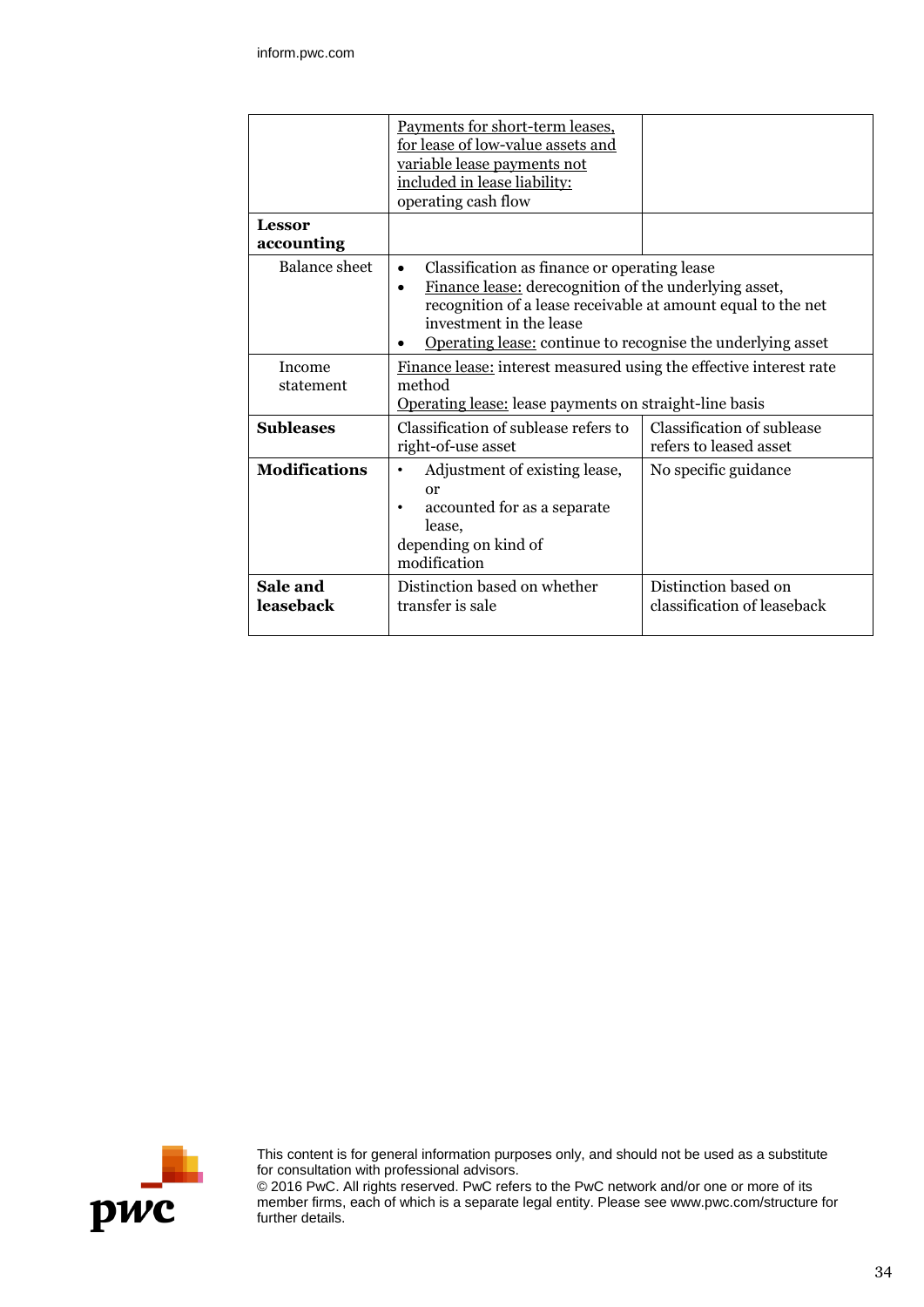## *Comparison of IFRS 16 and "revised"\* US GAAP - overview of the main differences*

(\*The publication takes into account decisions of the FASB as at 31 December 2015).

| <b>Issue</b>                                         | <b>IFRS 16</b>                                                                                                                                                                                                                                                 | <b>US-GAAP</b>                                                                                                                                                                                                              |  |
|------------------------------------------------------|----------------------------------------------------------------------------------------------------------------------------------------------------------------------------------------------------------------------------------------------------------------|-----------------------------------------------------------------------------------------------------------------------------------------------------------------------------------------------------------------------------|--|
| Definition of a<br>lease                             | Right to use an asset, that is:<br>identified asset, and<br>right to control the use                                                                                                                                                                           | Same as IFRS 16                                                                                                                                                                                                             |  |
| <b>Exemptions</b>                                    |                                                                                                                                                                                                                                                                |                                                                                                                                                                                                                             |  |
| Short-term<br>lease (lessee)                         | Yes<br>(Lease term $\leq 12$ months; no<br>purchase option)                                                                                                                                                                                                    | Yes                                                                                                                                                                                                                         |  |
| Low-value<br>assets (lessee)                         | Yes<br>(Value $\leq$ USD5,000)                                                                                                                                                                                                                                 | N <sub>0</sub>                                                                                                                                                                                                              |  |
| <b>Lessee</b><br>accounting                          |                                                                                                                                                                                                                                                                |                                                                                                                                                                                                                             |  |
| <b>Balance</b> sheet                                 | Right-of-use asset and lease liability for almost every lease                                                                                                                                                                                                  |                                                                                                                                                                                                                             |  |
| Income<br>statement                                  | Single approach<br>Right-of-use asset:<br>$\bullet$<br>depreciation<br>Lease liability: effective<br>$\bullet$<br>interest rate method<br>Variable lease payments<br>$\bullet$<br>not included in lease<br>liability (that is, not<br>depending on index/rate) | Dual approach<br>Depending on the characteristics<br>of the lease:<br>Similar to IFRS 16 or<br>$\bullet$<br>Recognising a single lease<br>$\bullet$<br>expense typically on a<br>straight-line basis over the<br>lease term |  |
| <b>Lessor</b><br>accounting                          | Previous guidance is substantially carried forward                                                                                                                                                                                                             |                                                                                                                                                                                                                             |  |
| <b>Subleases</b>                                     | Classification of sublease<br>refers to right-of-use asset                                                                                                                                                                                                     | Classification of sublease refers<br>to underlying asset                                                                                                                                                                    |  |
| Sale and<br>leaseback                                | Gain or loss on sale is limited<br>to the amount that relates to<br>the rights transferred                                                                                                                                                                     | Gain or loss on sale is accounted<br>for consistently with guidance<br>that would apply to any other<br>sale of assets                                                                                                      |  |
| <b>Reassessment</b><br>of variable<br>lease payments | Required for variable lease<br>payments that depend on<br>index/rate (when there is a<br>change in cash flows)                                                                                                                                                 | In general no reassessment<br>(however, remeasurement is<br>required if the lease is<br>reassessed for another reason)                                                                                                      |  |



This content is for general information purposes only, and should not be used as a substitute for consultation with professional advisors.